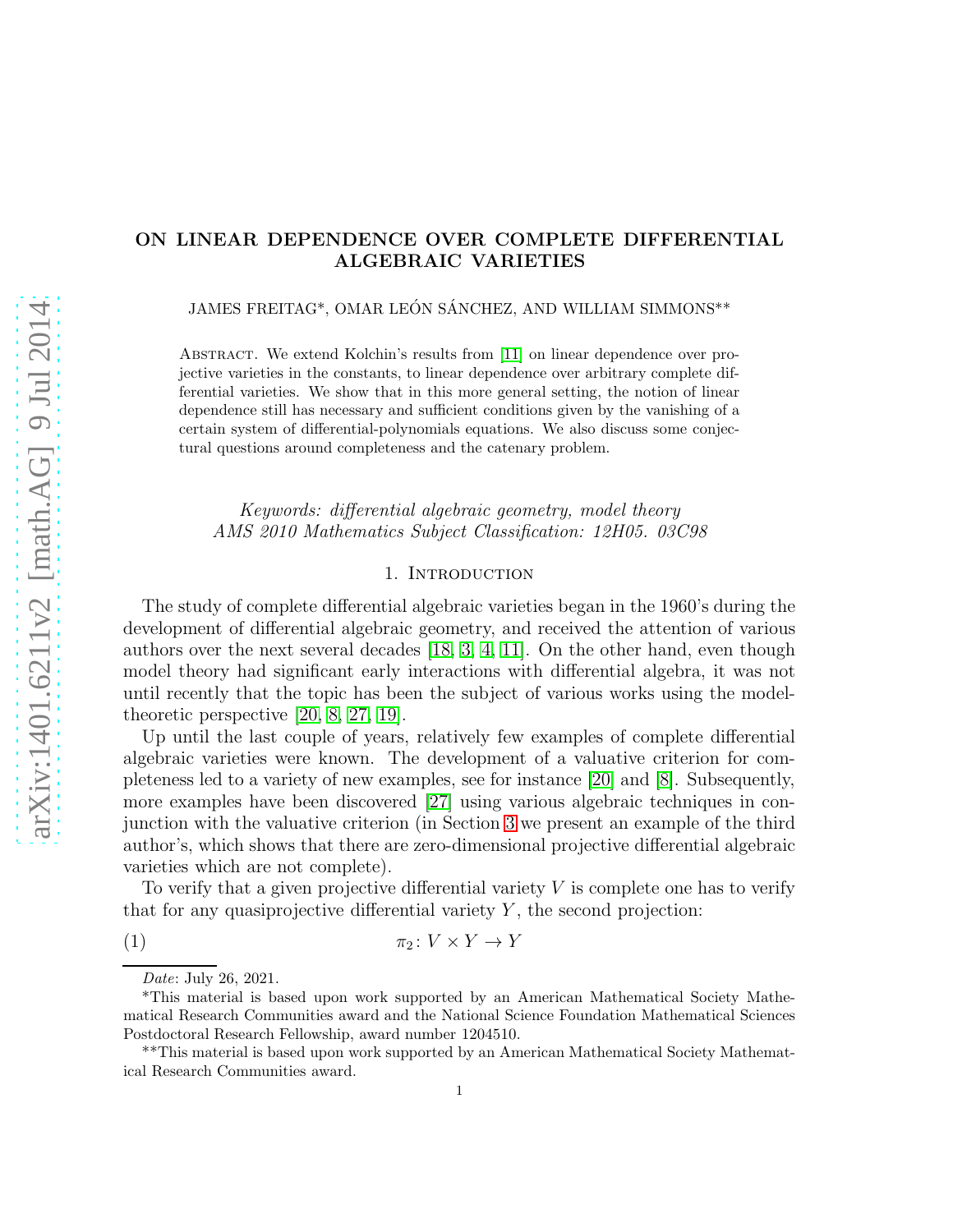is a closed map. After reviewing some basic facts on completeness in Section [3,](#page-4-0) we establish, by means of the differential-algebraic version of Bertini's theorem, that in order to verify completeness it suffices to check that the above projection maps are semi-closed.

Differential completeness is a fundamental notion in differential algebraic geometry, but, except for [\[11\]](#page-22-0), there has been no discussion of applications of the idea (outside of foundational issues). In Section [4,](#page-8-0) we consider the notion of linear dependence over an arbitrary projective differential variety. This is a generalization of a notion studied by Kolchin [\[11\]](#page-22-0) in the case of projective algebraic varieties, which in turn generalizes linear dependence in the traditional sense. We prove several results extending the work in [\[11\]](#page-22-0); for instance, we see that this general notion of linear dependence also has necessary and sufficient conditions given by the vanishing of differential algebraic equations (when working over a complete differential variety).

In the case of the field of meromorphic functions (on some domain of  $\mathbb{C}$ ) and the projective variety  $\mathbb{P}^n(\mathbb{C})$ , Kolchin's results [\[11\]](#page-22-0) specialize to the classical result: any finite collection of meromorphic functions is linearly dependent over  $\mathbb C$  if and only if the Wronskian determinant of the collection vanishes. There are generalizations of this in several directions; for instance, in the context of multiple variables (i.e., partial differential fields), fully general results on Wronskians and linear dependence of meromorphic functions are relatively recent. Roth [\[24\]](#page-23-4) first established these type of results in the case of rational functions in several variables for use in diophantine approximation. Later his results were generalized to meromorphic functions in some domain of  $\mathbb{C}^m$  via [\[30\]](#page-23-5) and [\[2\]](#page-22-4). It is worth noting that the proofs of these results are analytic in nature.

In Section [4.1,](#page-13-0) we point out how our results on linear dependence over arbitrary complete differential varieties generalize the above results in two essential ways: the differential field is not assumed to be a field of meromorphic functions and the linear dependence is considered over an arbitrary solution set to some differential equations (rather than over  $\mathbb{C}^n$ ).

In [\[8\]](#page-22-3), it was established that every complete differential variety is zero-dimensional (earlier, this result was established in the ordinary case [\[20\]](#page-23-1)). Thus, it is natural to ask the following question:

Question. To verify completeness, can one restrict to taking products of the given differential variety with zero-dimensional differential varieties? In other words, is it enough to only consider zero-dimensional varieties  $Y$  in  $(1)$ ?

Although we are not able to give a full answer to this question, we show that it has a positive answer under the additional assumption of the weak catenary conjecture. The conjecture is itself a very natural problem in differential algebraic geometry, and the conditional answer to the above question helps motivate the conjecture further.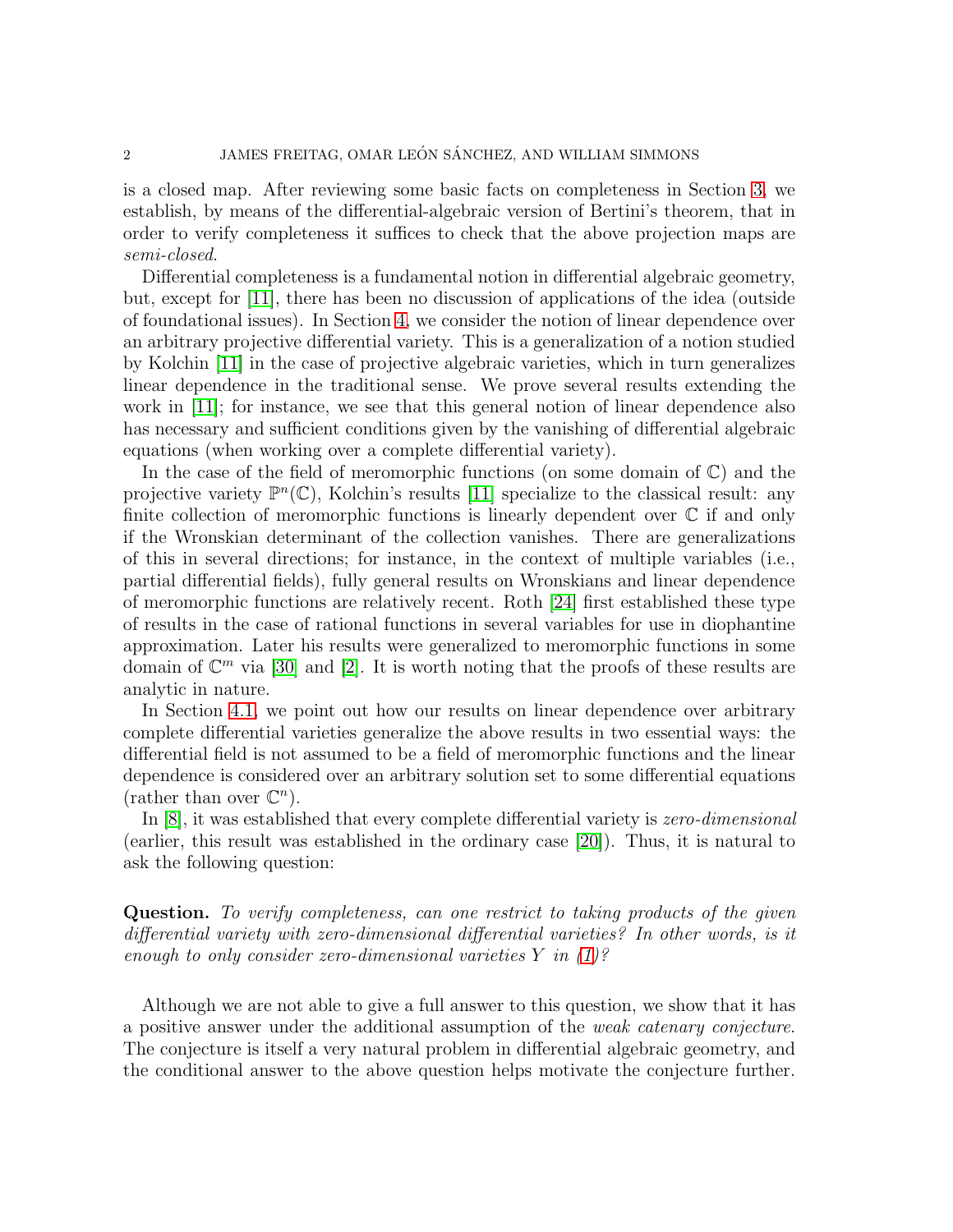This weak catenary-type conjecture is an easy consequence of the Kolchin catenary conjecture, which has been verified in numerous cases, but not in entire generality.

Section [5](#page-15-0) is intended partly as a survey on the progress of the catenary conjecture, and partly as an opportunity to pose stronger forms of the conjecture that are interesting in their own right. More precisely, after discussing the catenary problem, we formulate a stronger version for algebraic varieties and show the equivalence of this stronger version to certain maps of prolongation spaces being open. This gives the equivalence of these strong forms of the Kolchin catenary problem to a problem purely in the realm of scheme theory. The proof of the equivalence uses recent work of Trushin [\[28\]](#page-23-6) on a transfer principal between the Kolchin and Zariski topology called inheritance.

Acknowledgements. The authors began this work during a visit to the University of Waterloo, which was made possible by a travel grant from the American Mathematical Society through the Mathematical Research Communities program. We gratefully acknowledge this support which made the collaboration possible. We would also like to thank Rahim Moosa for numerous useful conversations during that visit and afterwards.

### 2. Projective differential algebraic varieties

In this section we review the basic notions and some stantard results on (projective) differential algebraic geometry. For a thorough development of the subject see [\[12\]](#page-22-5) or [\[11\]](#page-22-0). We fix a differentially closed field  $(\mathcal{U}, \Delta)$  of characteristic zero, where

$$
\Delta=\{\delta_1,\ldots,\delta_m\}
$$

is the set of m commuting derivations. We assume  $\mathfrak U$  to be a universal domain for differential algebraic geometry; in model-theoretic terms, we are simply assuming that  $(\mathcal{U}, \Delta)$  is a sufficiently large saturated model of the theory  $DCF_{0,m}$ . Throughout K will denote a (small) differential subfield of U.

A subset of  $\mathbb{A}^n = \mathbb{A}^n(\mathcal{U})$  is  $\Delta$ -closed, or simply closed when the context is clear, if it is the zero set of a collection of  $\Delta$ -polynomials over U in n differential indeterminates (these sets are also called affine differential algebraic varieties). When the collection of  $\Delta$ -polynomials defining a  $\Delta$ -closed set is over K, we say that the  $\Delta$ -closed is defined over  $K$ .

Following the standard convention, we will use  $K\{y_0, y_1, \ldots, y_n\}$  to denote the ring of  $\Delta$ -polynomials over K in the  $\Delta$ -indeterminates  $y_0, y_1, \ldots, y_n$ .

**Definition 2.1.** A (non-constant)  $\Delta$ -polynomial f in  $K\{y_0, \ldots, y_n\}$  is  $\Delta$ -homogeneous of degree d if

$$
f(ty_0,\ldots ty_n)=t^d f(y_0,\ldots,y_n),
$$

where t is another  $\Delta$ -indeterminate.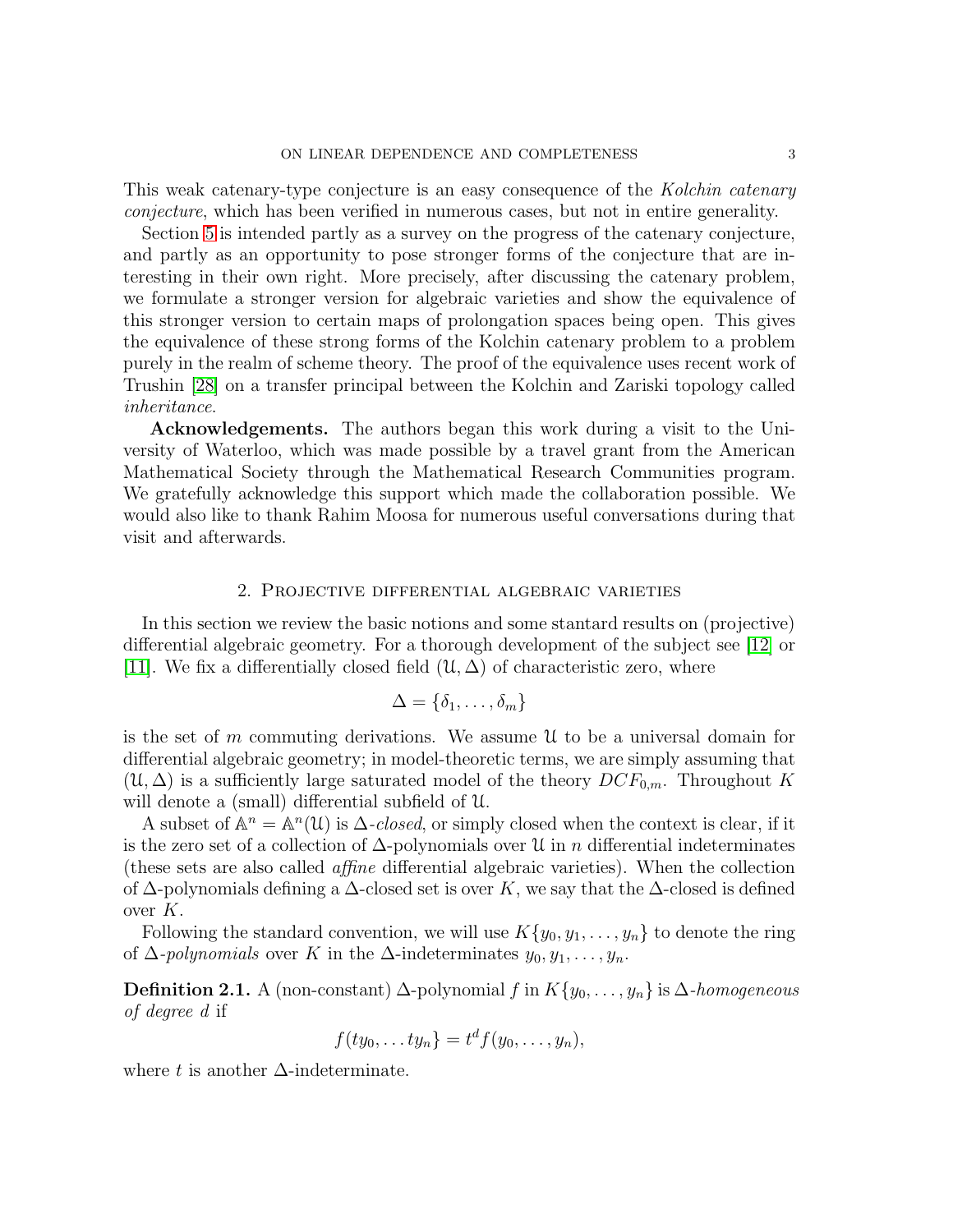The reader should note that  $\Delta$ -homogeneity is a stronger notion that homogeneity of a differential polynomial as a polynomial in the algebraic indeterminates  $\delta_m^{r_m} \cdots \delta_1^{r_1} y_i$ . For instance, for any  $\delta \in \Delta$ ,

$$
\delta y - y
$$

is a homogeneous ∆-polynomial, but not a ∆-homogeneous ∆-polynomial. The reader may verify that the following is  $\Delta$ -homogeneous:

$$
y_1 \delta y_0 - y_0 \delta y_1 - y_0 y_1.
$$

Generally, we can easily homogenize an arbitrary  $\Delta$ -polynomial in  $y_1, \ldots, y_n$  with respect to a new  $\Delta$ -variable  $y_0$ . Let f be a  $\Delta$ -polynomial in  $K\{y_1, \ldots, y_n\}$ , then for d sufficiently large  $y_0^d f(\frac{y_1}{y_0})$  $\frac{y_1}{y_0}, \ldots, \frac{y_n}{y_0}$  $\frac{y_n}{y_0}$ ) is  $\Delta$ -homogeneous of degree d. For more details and examples see [\[20\]](#page-23-1).

As a consequence of the definition, the vanishing of  $\Delta$ -homogeneous  $\Delta$ -polynomials in  $n+1$  variables is well-defined on  $\mathbb{P}^n = \mathbb{P}^n(\mathcal{U})$ . In general, the  $\Delta$ -closed subsets of  $\mathbb{P}^n$  defined over K are the zero sets of collections of  $\Delta$ -homogeneous  $\Delta$ -polynomials in  $K\{y_0, \ldots, y_n\}$  (also called *projective* differential algebraic varieties). Furthermore,  $\Delta$ -closed subsets of  $\mathbb{P}^n \times \mathbb{A}^m$ , defined over K, are given by the zero sets of collections of ∆-polynomials in

$$
K\{y_0,\ldots,y_n,z_1,\ldots,z_m\}
$$

<span id="page-3-0"></span>which are  $\Delta$ -homogeneous in  $(y_0, \ldots, y_n)$ .

2.1. Dimension polynomials for projective differential algebraic varieties. Take  $\alpha \in \mathbb{P}^n$  and let  $\bar{a} = (a_0, \ldots, a_n) \in \mathbb{A}^{n+1}$  be a representative for  $\alpha$ . Choose some index *i* for which  $a_i \neq 0$ . The field extensions  $K\left(\frac{a_0}{a_i}\right)$  $\frac{a_0}{a_i}, \ldots, \frac{a_n}{a_i}$  $a_i$ ) and  $K\left(\frac{a_0}{a_0}\right)$  $\frac{a_0}{a_i}, \ldots, \frac{a_n}{a_i}$  $a_i$  $\rangle$  do not depend on which representative  $\bar{a}$  or index i we choose. Here  $K\langle \bar{a}\rangle$  denotes the  $\Delta$ -field generated by  $\bar{a}$  over K.

**Definition 2.2.** With the notation of the above paragraph, the Kolchin polynomial of  $\alpha$  over K is defined as

$$
\omega_{\alpha/K}(t) = \omega_{\left(\frac{a_0}{a_i}, \dots, \frac{a_n}{a_i}\right)/K}(t),
$$

where  $\omega_{\left(\frac{a_0}{a_i}, \dots, \frac{a_n}{a_i}\right)/K}(t)$  is the standard Kolchin polynomial of  $\left(\frac{a_0}{a_i}\right)$  $\frac{a_0}{a_i}, \ldots, \frac{a_n}{a_i}$ ai ) over  $K$  (see Chapter II of [\[12\]](#page-22-5)). The  $\Delta$ -type of  $\alpha$  over K is defined to be the degree of  $\omega_{\alpha/K}$ . By the above remarks, these two notions are well-defined; i.e., they are independent of the choice of representative  $\bar{a}$  and index i.

Let  $\beta \in \mathbb{P}^n$  be such that the closure (in the  $\Delta$ -topology) of  $\beta$  over K is contained in the closure of  $\alpha$  over K. In this case we say that  $\beta$  is a differential specialization of  $\alpha$  over K and denote it by  $\alpha \mapsto_K \beta$ . Let  $\overline{b}$  be a representative for  $\beta$  with  $b_i \neq 0$ . Then, by our choice of  $\beta$  and  $\alpha$ , if  $\bar{a}$  is a representative of  $\alpha$ , then  $a_i \neq 0$ ; moreover, the tuple  $\left(\frac{b_0}{b_0}\right)$  $\frac{b_0}{b_i}, \ldots, \frac{b_n}{b_i}$  $b_i$ ) in  $\mathbb{A}^{n+1}$  is a differential specialization of  $\left(\frac{a_0}{a_0}\right)$  $\frac{a_0}{a_i}, \ldots, \frac{a_n}{a_i}$  $a_i$ ) over  $K$ .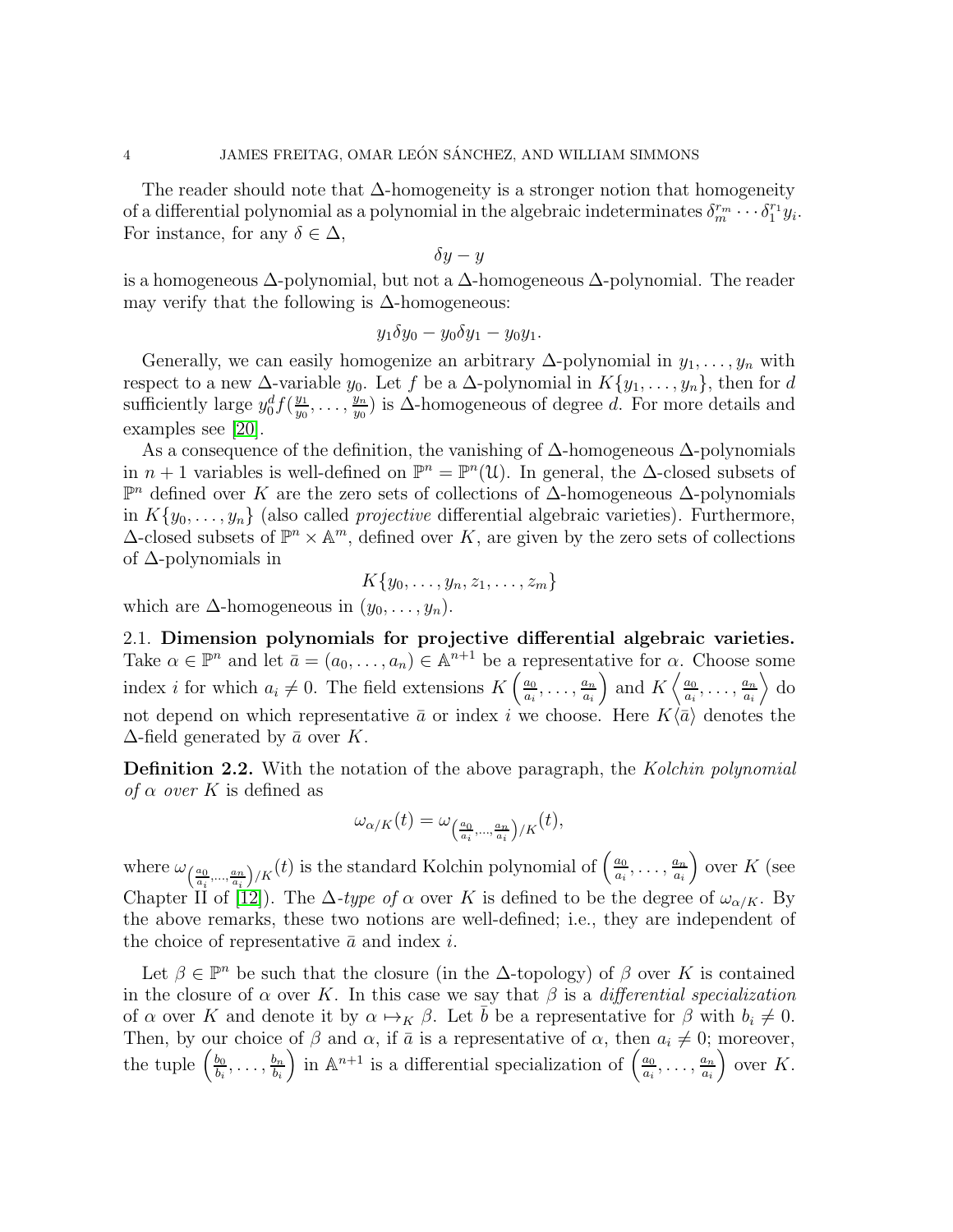When  $V \subseteq \mathbb{P}^n$  is an irreducible  $\Delta$ -closed set over K, then a *generic point* of V over K (when K is understood we will simply say generic) is simply a point  $\alpha \in V$  for which  $V = \{\beta | \alpha \mapsto_K \beta\}.$  It follows, from the affine case, that every irreducible  $\Delta$ -closed set in  $\mathbb{P}^n$  has a generic point over K, and that any two such generics have the same isomorphism type over  $K$ .

**Definition 2.3.** Let  $V \subseteq \mathbb{P}^n$  be an irreducible  $\Delta$ -closed set. The Kolchin polynomial of  $V$  is defined to be

$$
\omega_V(t) = \omega_{\alpha/F}(t),
$$

where F is any differential field over which V is defined and  $\alpha$  is a generic point of V over F. It follows, from the affine case, that  $\omega_V$  does not depend on the choice of F or  $\alpha$ . The  $\Delta$ -type of V is defined to be the degree of  $\omega_V$ .

Remark 2.4. Let  $V \subseteq \mathbb{P}^n$  be an irreducible  $\Delta$ -closed set, and recall that m is the number of derivations.

- (i) V has  $\Delta$ -type m if and only if the differential function field of V has positive differential transcendence degree.
- (ii) V has  $\Delta$ -type zero if and only if the differential function field of V has finite transcendence degree.

The *dimension* of V, denoted by  $\dim V$ , is the differential transcendence degree of the differential function field of  $V$ . Thus, by a zero-dimensional differential variety we mean one of  $\Delta$ -type less than m (in model-theoretic terms this is equivalent to the Lascar rank being less than  $\omega^m$ ).

In various circumstances it is advantageous (and will be useful for us in Section [4\)](#page-8-0) to consider  $\mathbb{P}^n$  as a quotient of  $\mathbb{A}^{n+1}$ . For example, if  $\mathfrak p$  is the  $\Delta$ -ideal of  $\Delta$ -homogeneous  $\Delta$ -polynomials defining  $V \subseteq \mathbb{P}^n$  and we let  $W \subseteq \mathbb{A}^{n+1}$  be the zero set of **p**, then

(2) 
$$
\omega_W(t) = \omega_V(t) + \binom{m+t}{m},
$$

<span id="page-4-0"></span>where the polynomial on the left is the standard Kolchin polynomial of  $W$  (see §5 of  $[11]$ ).

## <span id="page-4-1"></span>3. On completeness

In this section we recall a few facts and prove some foundational results on complete differential algebraic varieties (for more basic properties we refer the reader to [\[8\]](#page-22-3)). We start by recalling the definition of  $\Delta$ -completeness.

**Definition 3.1.** A  $\Delta$ -closed  $V \subseteq \mathbb{P}^n$  is  $\Delta$ -complete if the second projection

$$
\pi_2: V \times Y \to Y
$$

is a  $\Delta$ -closed map for every quasiprojective differential variety Y. Recall that a quasiprojective differential variety is simply an open subset of a projective differential variety.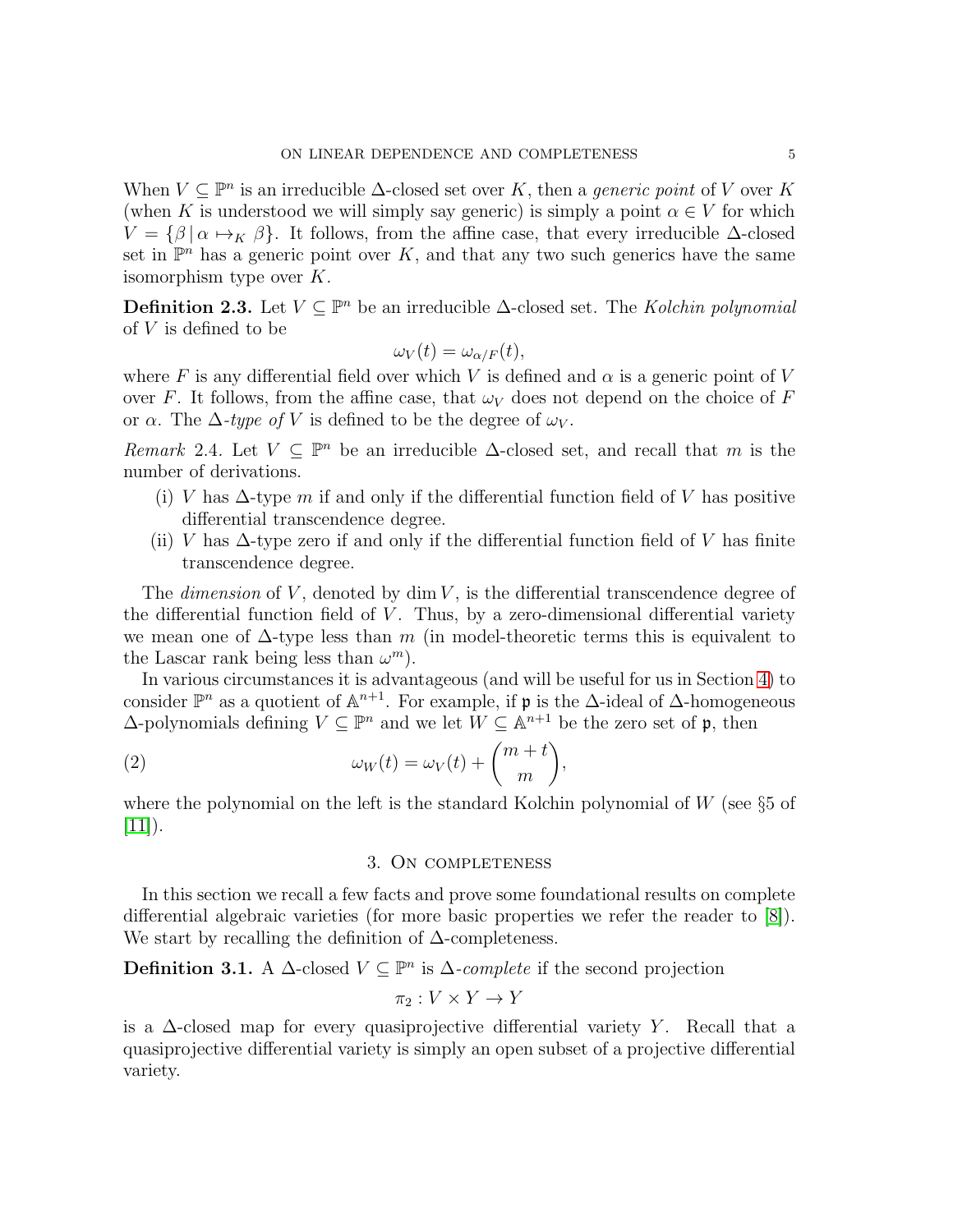We will simply say *complete* rather than  $\Delta$ -complete. This should cause no confusion with the analogous term from the algebraic category because we will work exclusively in the category of differential algebraic varieties.

The first differential varieties for which completeness was established were the constant points of projective algebraic varieties [\[11\]](#page-22-0). One might attempt to establish a variety of examples via considering algebraic D-variety structures on projective algebraic varieties; in Lemma [3.2](#page-5-0) below, we prove that indeed the sharp points of an algebraic D-variety is a complete differential variety.

Let us first recall that an algebraic D-variety is a pair  $(V, \mathcal{D})$  where V is an algebraic variety and D is a set of m commuting derivations on the structure sheaf  $\mathcal{O}_V$  of V extending  $\Delta$ . A point  $v \in V$  is said to be a *sharp point* of  $(V, \mathcal{D})$  if for every affine neighborhood U of v and  $f \in \mathcal{O}_V(U)$  we have that  $D(f)(v) = \delta(f(v))$  for all  $D \in \mathcal{D}$ and  $\delta \in \Delta$ . The set of all sharp points of V is denoted by  $(V, \mathcal{D})^{\sharp}$ . It is worth noting that given an algebraic variety  $W$  defined over the constants, one can equip  $W$  with a canonical D-variety structure  $\mathcal{D}_0$  (by setting each  $D_i$  to be the unique extension of  $\delta_i$  that vanishes on the affine coordinate functions) such that  $(W, \mathcal{D}_0)^{\sharp}$  is precisely the set of constant points of  $W$ . We refer the reader to [\[5\]](#page-22-6) for basic properties of algebraic D-varieties.

<span id="page-5-0"></span>**Lemma 3.2.** If  $(V, \mathcal{D})$  is an algebraic D-variety whose underlying variety V is projective, then  $(V, D)^\#$  is a complete differential variety.

*Proof.* In [\[7\]](#page-22-7), Buium proves that if V is projective then  $(V, \mathcal{D})$  is isotrivial. That is, there is an isomorphism  $f: V \to W$  of algebraic varieties with W defined over the constants such that the image of  $(V, \mathcal{D})^{\sharp}$  under f is precisely the set of constant points W. Thus,  $(V, \mathcal{D})^{\sharp}$  is isomorphic to a projective algebraic variety in the constants. The latter we know is complete, and hence  $(V, \mathcal{D})^{\#}$  is complete.

We now recall a class of examples developed in [\[20\]](#page-23-1), which show the existence of complete differential varieties that are not isomorphic to algebraic varieties in the constants.

<span id="page-5-1"></span>**Example 3.3.** Restrict to the case of a single derivation  $(\mathcal{U}, \delta)$ . Let V be the  $\delta$ -closure of  $\delta y = f(y)$  in  $\mathbb{P}^1$ , where  $f(y) \in K[y]$  is of degree greater than one. In [\[20\]](#page-23-1), it was shown that  $V$  is a complete differential variety. Under the additional assumption that  $f(y)$  is over the constants, by a theorem of McGrail [\[16,](#page-23-7) Theorem 2.8] and Rosenlitch [\[23\]](#page-23-8), it is well understood when such a differential variety is non isomorphic to an algebraic variety in the constants:

**Fact 3.4.** [\[15,](#page-22-8) page 71] Suppose that  $f(y)$  is a rational function over the constants of a differential field  $(K, \delta)$ . Then  $V = \{x \in \mathbb{A}^1 \mid \delta x = f(x)\}\$ is isomorphic to an algebraic variety in the constants if and only if either:

(1) 
$$
\frac{1}{f(y)} = c \frac{\frac{\partial u}{\partial y}}{u}
$$
 for some rational function u over the constants and c a constant.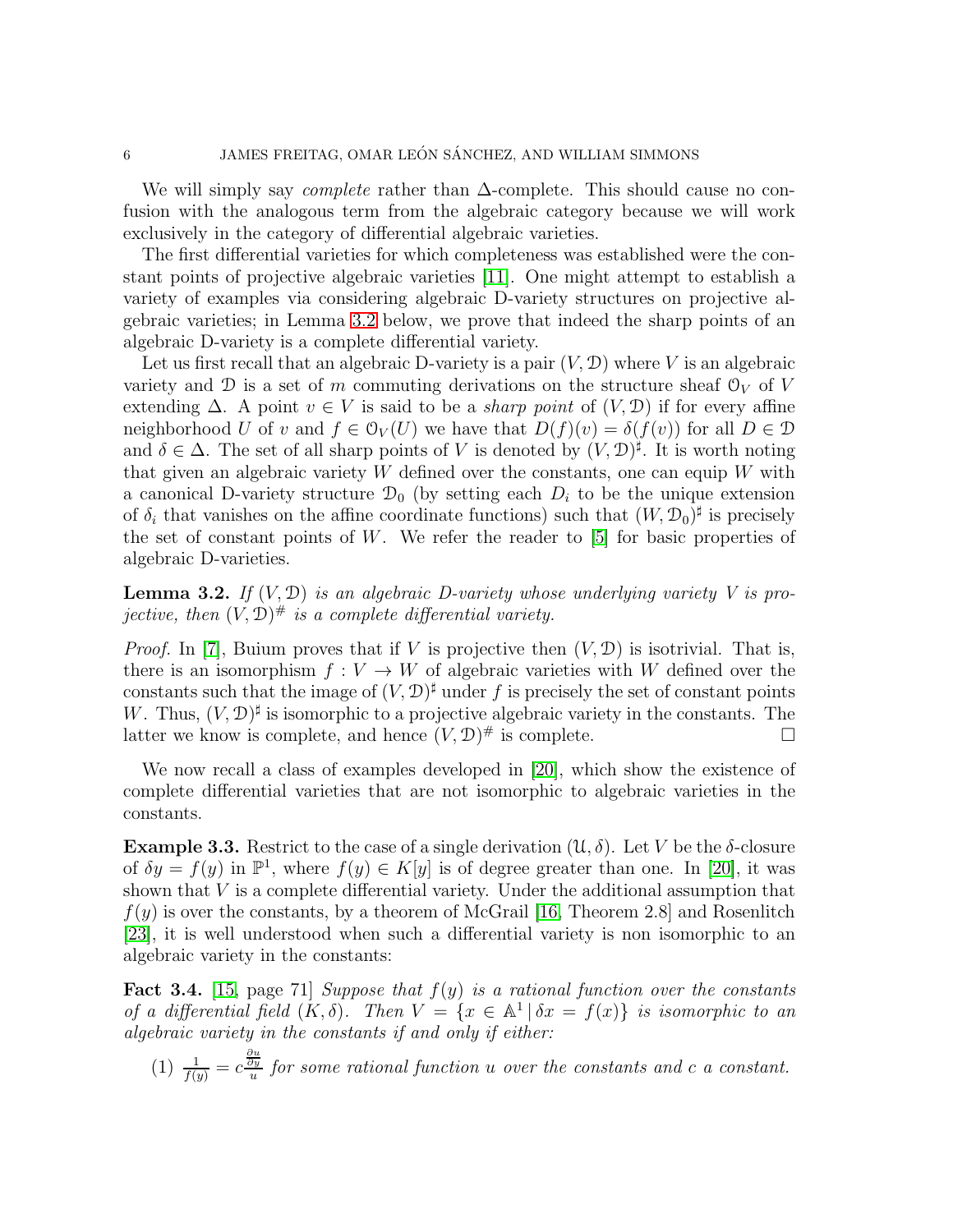(2)  $\frac{1}{f(y)} = c \frac{\partial v}{\partial y}$  for some rational function v over the constants and c a constant.

The previous two results yield a large class of complete differential varieties which are non isomorphic to an algebraic variety in the constants. Beyond order one, nonlinear equations are rather difficult to analyze with respect to completeness, because the valuative criteria developed in [\[20,](#page-23-1) [8\]](#page-22-3) are difficult to apply. For such examples, we refer the reader to [\[27\]](#page-23-2).

Note that in all the above examples of complete differential varieties, the varieties are zero-dimensional. This is generally true; in [\[8\]](#page-22-3) the following was established:

## <span id="page-6-0"></span>Fact 3.5. Every complete differential variety is zero-dimensional.

This implies that the completeness question in differential algebraic geometry is one which only makes sense to ask for zero-dimensional projective differential varieties. Thus, it seems natural to inquire whether the notion can be completely restricted to the realm of zero-dimensional differential varieties. More precisely, a priori, the definition of completeness requires quantification over all differential subvarieties of the product of  $V$  with an arbitrary quasiprojective differential variety  $Y$ . In light of Fact [3.5,](#page-6-0) it seems logical to ask if one can restrict to zero-dimensional  $Y$ 's for the purposes of verifying completeness. We provide some insight on this question in Section [5;](#page-15-0) of course, the positive answer to such question would be helpful for answering the following:

## Question 3.6. Which projective differential varieties are complete?

In general the above question is rather difficult. As the following example shows, even at the level of  $\Delta$ -type zero one can find incomplete differential varieties.

Example 3.7. Recently, the third author [\[27\]](#page-23-2) constructed the first known example of a zero-dimensional projective differential algebraic variety which is not complete (in fact of differential type zero). Restrict to the case of a single derivation  $(\mathcal{U}, \delta)$ . Consider the subset W of  $\mathbb{A}^1 \times \mathbb{A}^1$  defined by  $x'' = x^3$  and  $2yx^4 - 4y(x')^2 = 1$ . One may check (by differentially homogenizing  $x'' = x^3$  and observing that the point at infinity of  $\mathbb{P}^1$  does not lie on the resulting variety) that  $x'' = x^3$  is already a projective differential variety. Thus, W is a  $\delta$ -closed subset of  $\mathbb{P}^1 \times \mathbb{A}^1$ . A short argument (see [\[27\]](#page-23-2) for details) establishes that  $\pi_2(W)$  is the set  $\{y | y' = 0 \text{ and } y \neq 0\}$  which is not  $\delta$ -closed.

Let us point out that this example works because the derivative of  $2x^4 - 4(x')^2$ belongs to the  $\delta$ -ideal generated by  $x'' - x^3$  though  $2x^4 - 4(x')^2$  itself does not. Since determining membership in a  $\delta$ -ideal is often difficult, it is quite possible that identifying complete differential varieties is inherently a hard problem. This highlights the need for reductions in the process of checking completeness.

We finish this section by proving that in the definition of completeness one can slightly weaken the requirement of the second projection maps being closed maps. In order to state our result, we need the following definition.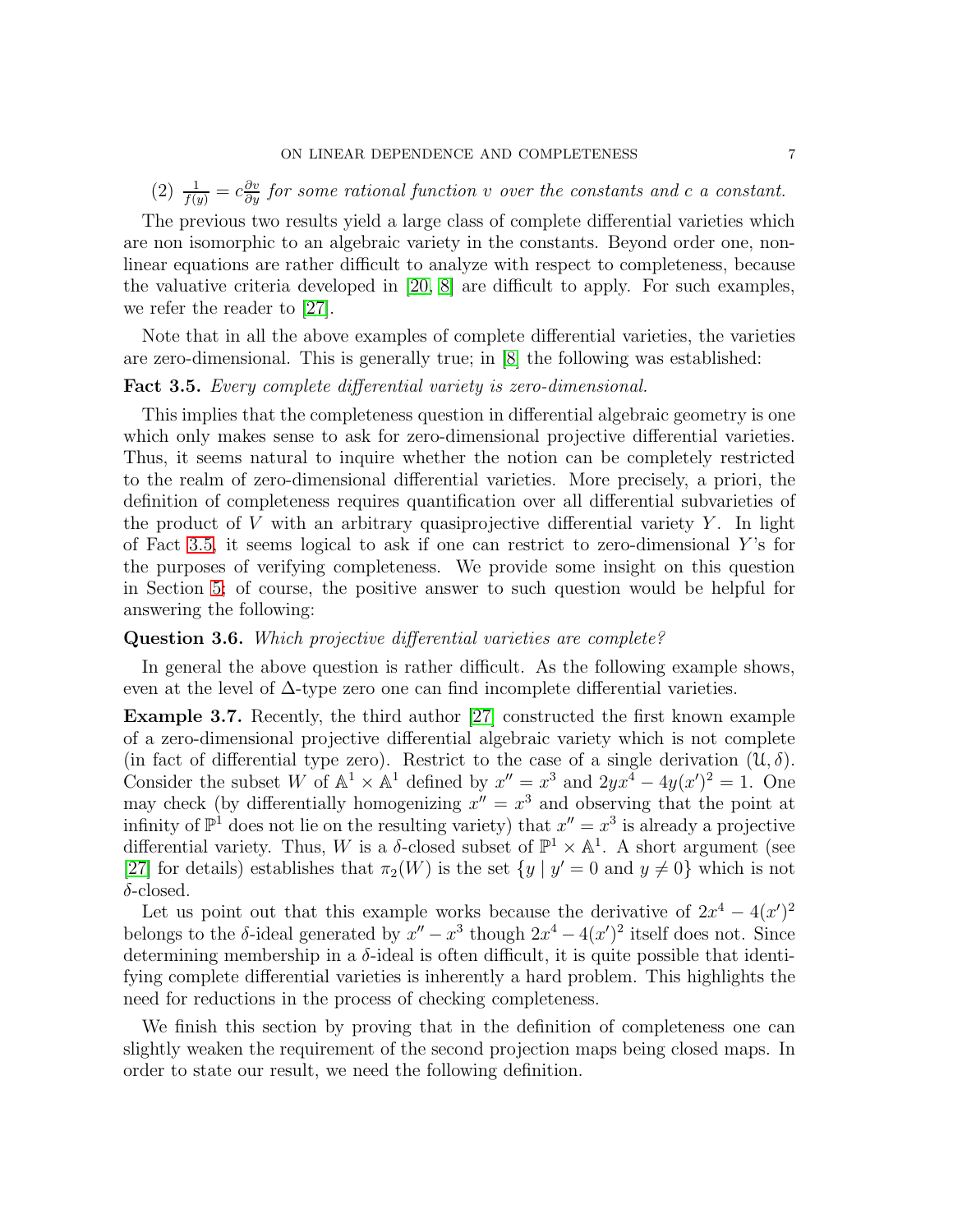**Definition 3.8.** A morphism  $f: X \rightarrow Y$  of differential algebraic varieties is said to be semi-closed, if for every  $\Delta$ -closed subset  $Z \subseteq X$  either  $f(Z)$  is  $\Delta$ -closed or  $f(Z)^{cl} \setminus f(Z)$  is positive-dimensional. Here  $f(Z)^{cl}$  denotes the  $\Delta$ -closure of  $f(Z)$ .

Note that if at least one of X or Y is zero-dimensional, then a morphism  $f: X \to Y$ is semi-closed iff it is closed.

Recall that a  $(\Delta)$ -)generic hyperplane of  $\mathbb{A}^n$  is the zero set of a polynomial of the form

$$
f(y_1,\ldots,y_n)=a_0+a_1y_1+\cdots+a_ny_n,
$$

where the  $a_i$ 's are  $\Delta$ -algebraically independent. We will make use of the following differential version of Bertini's theorem, which appears in [\[9\]](#page-22-9).

<span id="page-7-0"></span>**Fact 3.9.** Let  $V \subseteq \mathbb{A}^n$  be an irreducible differential variety of dimension d with  $d > 1$ , and let H be a generic hyperplane of  $\mathbb{A}^n$ . Then  $V \cap H$  is irreducible of dimension  $d-1$ , and its Kolchin polynomial is given by

$$
\omega_{(V \cap H)}(t) = \omega_V(t) - \binom{m+t}{m}.
$$

We can now prove

<span id="page-7-1"></span>**Proposition 3.10.** A  $\Delta$ -closed  $V \subseteq \mathbb{P}^n$  is complete if and only if  $\pi_2 : V \times Y \to Y$  is a semi-closed map for every quasiprojective differential variety Y.

*Proof.* Towards a contradiction, suppose that  $\pi_2 : V \times Y \to Y$  is semi-closed for every quasiprojective Y, but V is not complete. Then there must be some  $Y_1$ , a positive dimensional quasiprojective differential variety, such that  $\pi_2 : V \times Y_1 \to Y_1$ is not closed. Because the question is local, we can assume that  $Y_1$  is affine and irreducible. Let  $X_1 \subseteq V \times Y_1$  be a  $\Delta$ -closed set such that  $\pi_2(X)$  is not closed. We may assume that  $X_1$  is irreducible and, because of our semi-closedness assumption, that  $\pi_2(X_1)^{cl}\setminus\pi_2(X_1)$  is positive dimensional. Let  $W_1$  be the  $\Delta$ -closure of  $\pi_2(X_1)^{cl}\setminus\pi_2(X_1)$ . Note that  $W_1$  is positive dimensional and, since the theory  $DCF_{0,m}$  admits quantifier elimination, it has strictly smaller Kolchin polynomial than  $\pi(X_1)^{cl}$ .

Now, let H be a generic hyperplane (generic over a differentially closed field over which everything else is defined) in  $\mathbb{A}^n$ , where *n* is such that  $Y_1 \subseteq \mathbb{A}^n$ . By Fact [3.9,](#page-7-0)  $W_1 \cap H \neq \emptyset$ . Now let  $Y_2 = Y_1 \cap H$  and consider

$$
X_2 := X_1 \cap (V \times Y_2) \subseteq V \times Y_2.
$$

We claim that  $\pi_2(X_2) = \pi_2(X_1) \cap H$  is not closed. Suppose it is, then, as  $W_2 := W_1 \cap H$  $H \neq \emptyset$ ,  $\pi_2(X_1) \cap H$  is a closed proper subset of  $\pi_2(X_1)^{cl} \cap H$ . The fact that  $\emptyset \neq W_1 \cap$  $H \subset \pi_2(X_1)^{cl} \cap H$  (which follows from Fact [3.9](#page-7-0) and noting that Kolchin polynomials behave predictably with respect to intersections with generic hyperplanes) contradicts irreducibility of  $\pi_2(X_1)^{cl} \cap H$ . Thus,  $\pi(X_2) = \pi_2(X) \cap H$  is not closed. Further, by Fact [3.9](#page-7-0) again, the dimension of  $Y_2$ ,  $X_2$  and  $W_2$  is one less that the dimension of  $Y_1$ ,  $X_1$  and  $W_1$ , respectively.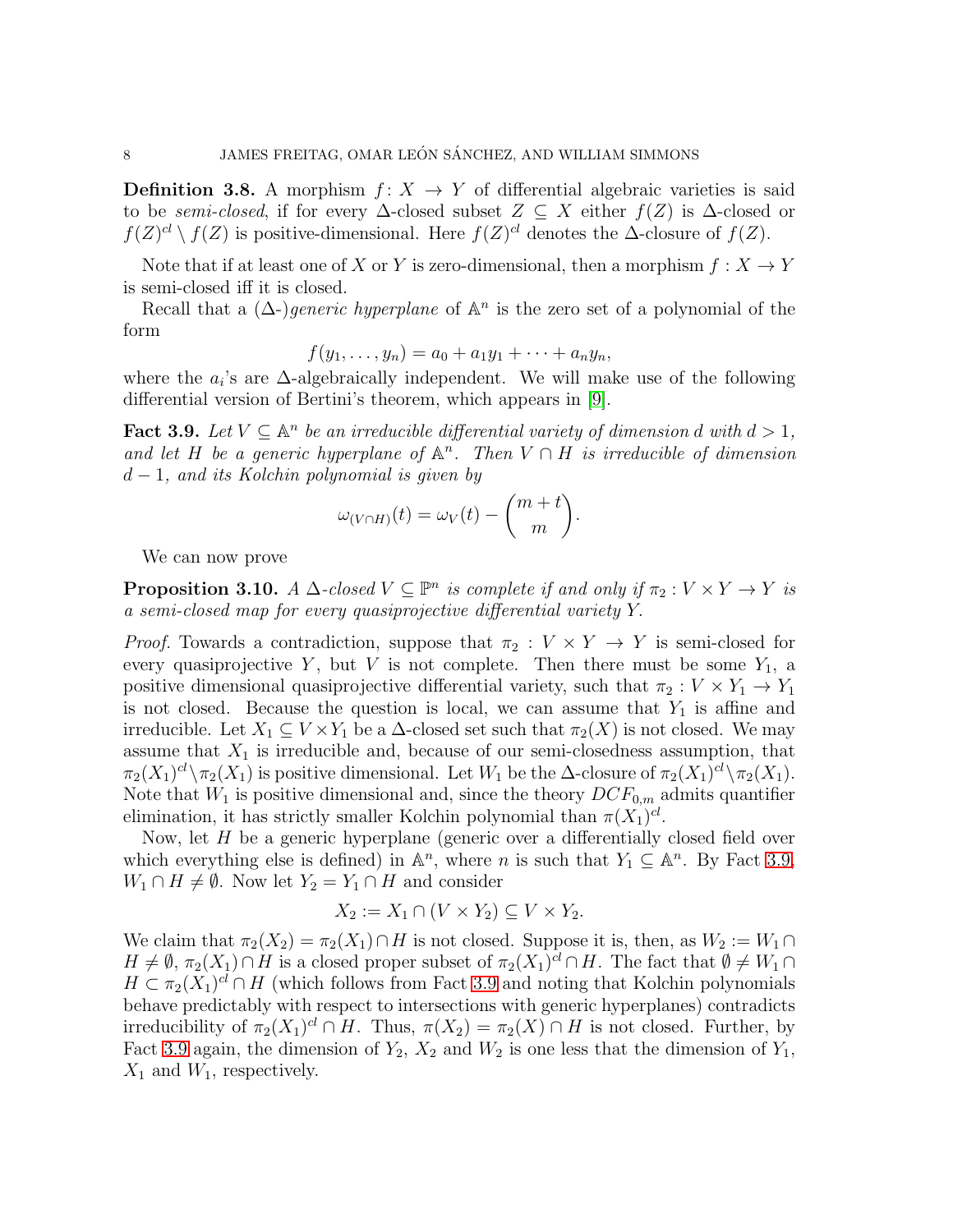Since this process decreases the dimensions, after a finite number of steps it would yield Y, X and  $W \neq \emptyset$ , with X a closed subset of  $V \times Y$  such that  $W = \pi_2(X)^{cl} \setminus \pi_2(X)$ is zero-dimensional. This contradicts semi-closedness, and the result follows.

#### 4. Linear dependence over differential algebraic varieties

<span id="page-8-0"></span>In this section we extend Kolchin's results from [\[11\]](#page-22-0) on linear dependence over projective varieties in the constants, to linear dependence over arbitrary complete differential varieties. We begin by giving a natural definition of linear dependence over an arbitrary projective differential variety.

**Definition 4.1.** Let  $V \subseteq \mathbb{P}^n$  be  $\Delta$ -closed. We say that  $\bar{a} = (a_0, \ldots, a_n) \in \mathbb{A}^{n+1}$ is linearly dependent over V if there is a point  $v = [v_0 : \cdots : v_n] \in V$  such that  $\sum_{j=0}^{n} v_i a_i = 0$ . Similarly, we say that  $\alpha \in \mathbb{P}^n$  is linearly dependent over V if there is a representative  $\bar{a}$  of  $\alpha$  such that  $\bar{a}$  is linearly dependent over V. Note that it does not matter which particular representative of  $\alpha$  or v we choose when testing to see if v witnesses the V-linear dependence of  $\alpha$ .

In [\[11\]](#page-22-0), Kolchin states the following problem:

<span id="page-8-1"></span>**Example 4.2.** Consider an irreducible algebraic variety V in  $\mathbb{P}^n(\mathbb{C})$  for some n. Let  $f_0, f_1, \ldots, f_n$  be meromorphic functions in some region of  $\mathbb{C}$ . Ritt once remarked (but seems to have not written down a proof) that there is an ordinary differential polynomial  $R \in \mathbb{C}\{y_0, y_1, \ldots, y_n\}$  which depends only on V and has order equal to the dimension of V such that a necessary and sufficient condition that there is  $c \in V$ with  $\sum c_i f_i = 0$  is that  $(f_0, f_1, \ldots, f_n)$  be in the general solution of the differential equation  $R(y_0, y_1, \ldots, y_n) = 0$ . For a more thorough discussion, see [\[11\]](#page-22-0).

It is natural to ask if in the previous example one can replace the algebraic variety V with an arbitrary complete differential variety. Kolchin offers a solution to this question in the case when V is an arbitrary projective differential variety living inside the constants. However, the fact that such projective varieties (viewed as zerodimensional differential algebraic varieties) are complete in the ∆-topology turns out to be the key to proving the existence of the above differential polynomial R.

We will extend Kolchin's line of reasoning for proving the assertion in Example [4.2.](#page-8-1) Namely, we start with a complete differential algebraic variety, rather than the constant points of an algebraic variety. Recall that, as we pointed out in Example [3.3,](#page-5-1) there are many complete differential varieties that are not isomorphic to the constant points of an algebraic variety.

<span id="page-8-2"></span>**Theorem 4.3.** Let  $V \subset \mathbb{P}^n$  be a complete differential variety defined and irreducible over K. Let

 $ld(V) := \{x \in \mathbb{P}^n \mid x \text{ is linearly dependent over } V\}.$ 

Then  $ld(V)$  is an irreducible differential subvariety of  $\mathbb{P}^n$  defined over K.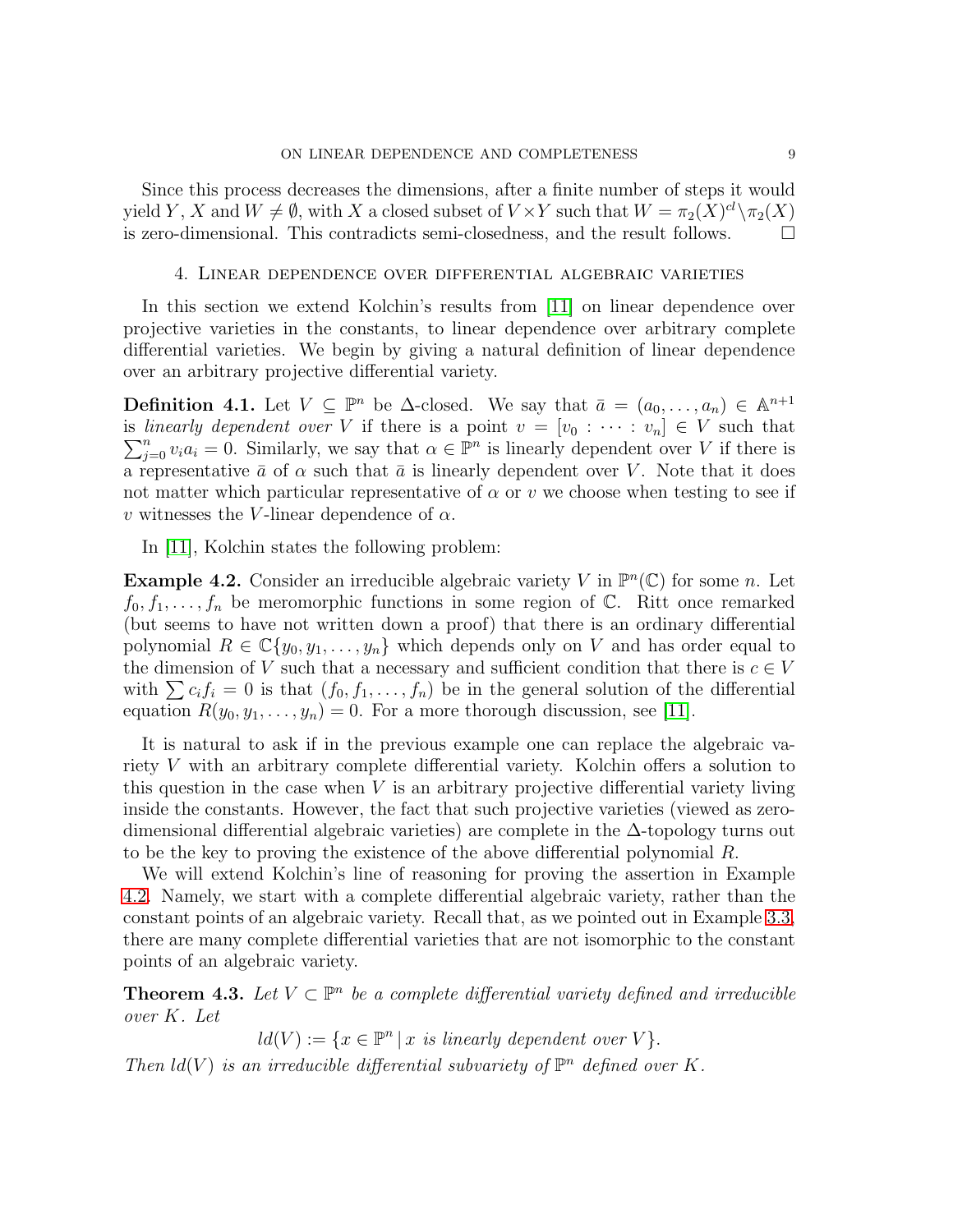Remark 4.4. With the correct hypotheses, Kolchin's proof of the special case essentially goes through here. Similar remarks apply to the strategy of the next proposition and corollary, where Kolchin's original argument provides inspiration. For the proposition, the result seems to require a few new ingredients, mainly doing calculations in the generic fiber of the differential tangent bundle.

*Proof.* Let  $\mathfrak{p} \subseteq K\{\overline{z}\}=K\{z_0, z_1, \ldots, z_n\}$  be the differential ideal corresponding to V. Now, let  $\bar{y} = (y_0, y_1, \ldots, y_n)$  and consider the differential ideal  $\mathfrak{p}_1 \in K\{\bar{z}, \bar{y}\}\$  given by

$$
\left[\mathfrak{p},\sum_{j=0}^n y_jz_j\right] : (\bar{y}\bar{z})^{\infty}
$$

which by definition is

$$
\left\{f \in K\{\bar{z},\bar{y}\} : (y_iz_j)^e f \in \left[\mathfrak{p}, \sum y_j z_j\right], i,j \leq n, \text{ for some } e \in \mathbb{N}\right\}.
$$

As  $\mathfrak{p}_1$  is differentially bi-homogeneous, it determines a (multi-)projective differential algebraic variety  $W \subseteq \mathbb{P}^n \times \mathbb{P}^n$ . It is clear that the coordinate projection maps have the form



Further,  $ld(V) = \pi_2(W)$ , and, since V is complete,  $ld(V)$  is closed in the Kolchin topology of  $\mathbb{P}^n$  and defined over K.

Next we prove that  $ld(V)$  is irreducible over K. Let  $\bar{a} = (a_0, \ldots, a_n)$  be a representative of a generic point of V over K and fix j such that  $a_j \neq 0$ . Pick elements  $u_k \in \mathcal{U}$  for  $0 \leq k \leq n$  and  $k \neq j$  which are  $\Delta$ -algebraically independent over  $K\langle \bar{a} \rangle$ . Let

$$
u_j = -\sum_{k \neq j} u_k a_j^{-1} a_k,
$$

and  $\bar{u} = (u_0, \ldots, u_n)$ . One can see that  $(\bar{a}, \bar{u})$  is a representative of a point in  $W \subseteq$  $\mathbb{P}^n \times \mathbb{P}^n$ , so that  $[u_0 : \cdots : u_n] \in ld(V)$ .

We claim that  $[u_0 : \cdots : u_n]$  is a generic point of  $ld(V)$  over K (this will show that  $ld(V)$  is irreducible over K). To show this it suffices to show that  $(\bar{a}, \bar{u})$  is a generic point of  $\mathfrak{p}_1$ ; i.e., it suffices to show that for every  $p \in K\{\bar{z}, \bar{y}\}\$ if  $p(\bar{a}, \bar{u}) = 0$  then  $p \in \mathfrak{p}_1$ .

Let  $p \in K\{\bar{z},\bar{y}\}\$  be any differential polynomial. By the differential division algorithm there exists  $p_0 \in K\{\bar{z}, \bar{y}\}\$  not involving  $y_j$  such that

$$
z_j^e p \equiv p_0 \mod \left[ \sum_{0 \le i \le n} y_i z_i \right]
$$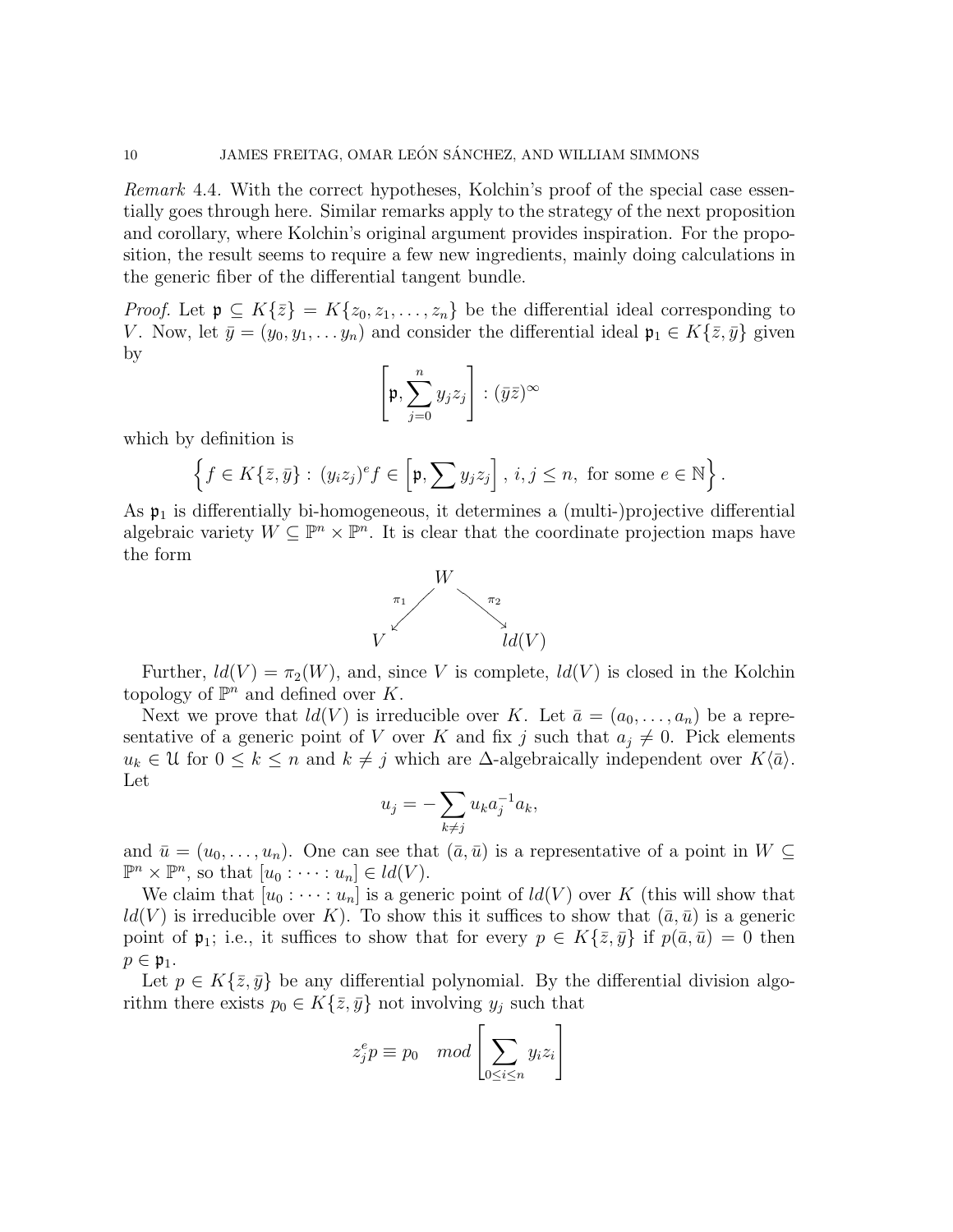for some  $e \in \mathbb{N}$ . Thus, we can write  $p_0$  as a finite sum  $\sum p_M M$  where each M is a differential monomial in  $(y_k)_{0\leq k\leq n,k\neq j}$  and  $p_M \in K\{\overline{z}\}\)$ . Now, as  $(u_k)_{0\leq k\leq n,k\neq j}$ are differential algebraic independent over  $K\langle \bar{a} \rangle$ , it follows that if  $p(\bar{a}, \bar{u}) = 0$  then  $p_M(\bar{a}) = 0$  for all M (and hence  $p_M \in \mathfrak{p}$ , since  $\bar{a}$  is a generic point of  $\mathfrak{p}$ ). This implies that, if  $p(\bar{a}, \bar{u}) = 0$ ,  $p_0 \in \mathfrak{p} \cdot K\{\bar{z}, \bar{y}\}\$ and so  $p \in \mathfrak{p}_1$ , as desired.

For the following proposition we will make use of the following fact of Kolchin's about the Kolchin polynomial of the differential tangent space (we refer the reader to [\[13\]](#page-22-10) for the definition and basic properties of differential tangent spaces).

<span id="page-10-0"></span>**Fact 4.5.** Let V be an irreducible differential algebraic variety defined over K with generic point  $\bar{v}$ . Then

 $\omega_{T^{\Delta}_\overline{v}V}=\omega_V,$ 

where  $T^{\Delta}_\overline{v}V$  denotes the differential tangent space of V at  $\overline{v}$ .

In the case when the complete differential algebraic variety V has  $\Delta$ -type zero, we have the following result on the Kolchin polynomial of  $ld(V)$ .

<span id="page-10-1"></span>**Proposition 4.6.** Let  $V \subset \mathbb{P}^n$  be a complete differential variety defined and irreducible over K. If V has constant Kolchin polynomial equal to d, then the Kolchin polynomial of  $ld(V)$  is given by

$$
\omega_{ld(V)}(t) = (n-1)\binom{m+t}{m} + d.
$$

Remark 4.7. In the ordinary case, the hypotheses on the Kolchin polynomial do not constitute any assumption on  $V$ . In that case, every such complete  $V$  has differential type zero. In the partial case, the situation is much less clear. It is not known whether every complete differential algebraic variety has constant Kolchin polynomial (see [\[8\]](#page-22-3) for more details).

*Proof.* Let  $W \subseteq \mathbb{P}^n \times \mathbb{P}^n$ ,  $\bar{a}$  and  $\bar{u}$  be as in the proof of Theorem [4.3.](#page-8-2) Fix j such that  $a_j \neq 0$  and, moreover, assume that  $a_j = 1$ . Now, write  $\bar{a}^*$  and  $\bar{u}^*$  for the tuples obtained from  $\bar{a}$  and  $\bar{u}$ , respectively, where we omit the j-th coordinate. Let  $W_1 \subseteq \mathbb{A}^n \times \mathbb{A}^{n+1}$  be the differential algebraic variety with generic point  $(\bar{a}^*, \bar{u})$  over K. Consider  $T^{\Delta}_{(\bar{a}^*, \bar{u})}W_1$ , the differential tangent space of  $W_1$  at  $(\bar{a}^*, \bar{u})$ . Let  $(\bar{\alpha}, \bar{\eta})$  be generic of  $T^{\Delta}_{(\bar{a}^*, \bar{u})}W_1$  over  $K\langle \bar{a}^*, \bar{u}\rangle$ .

From the equation  $y_j = -\sum_{k \neq j} y_k z_k$  satisfied by  $(\bar{a}^*, \bar{u})$ , we see that

$$
-\sum_{i\neq j} a_i \eta_i - \eta_j = \sum_{i\neq j} u_i \alpha_i.
$$

Choose  $d_1$  so that  $|\Theta(d_1)|$  is larger than  $n \cdot |\Theta(d)|$ , where  $\Theta(d_1)$  denotes the set of derivative operators of order at most  $d_1$  (similarly for  $\Theta(d)$ ).

 $\Box$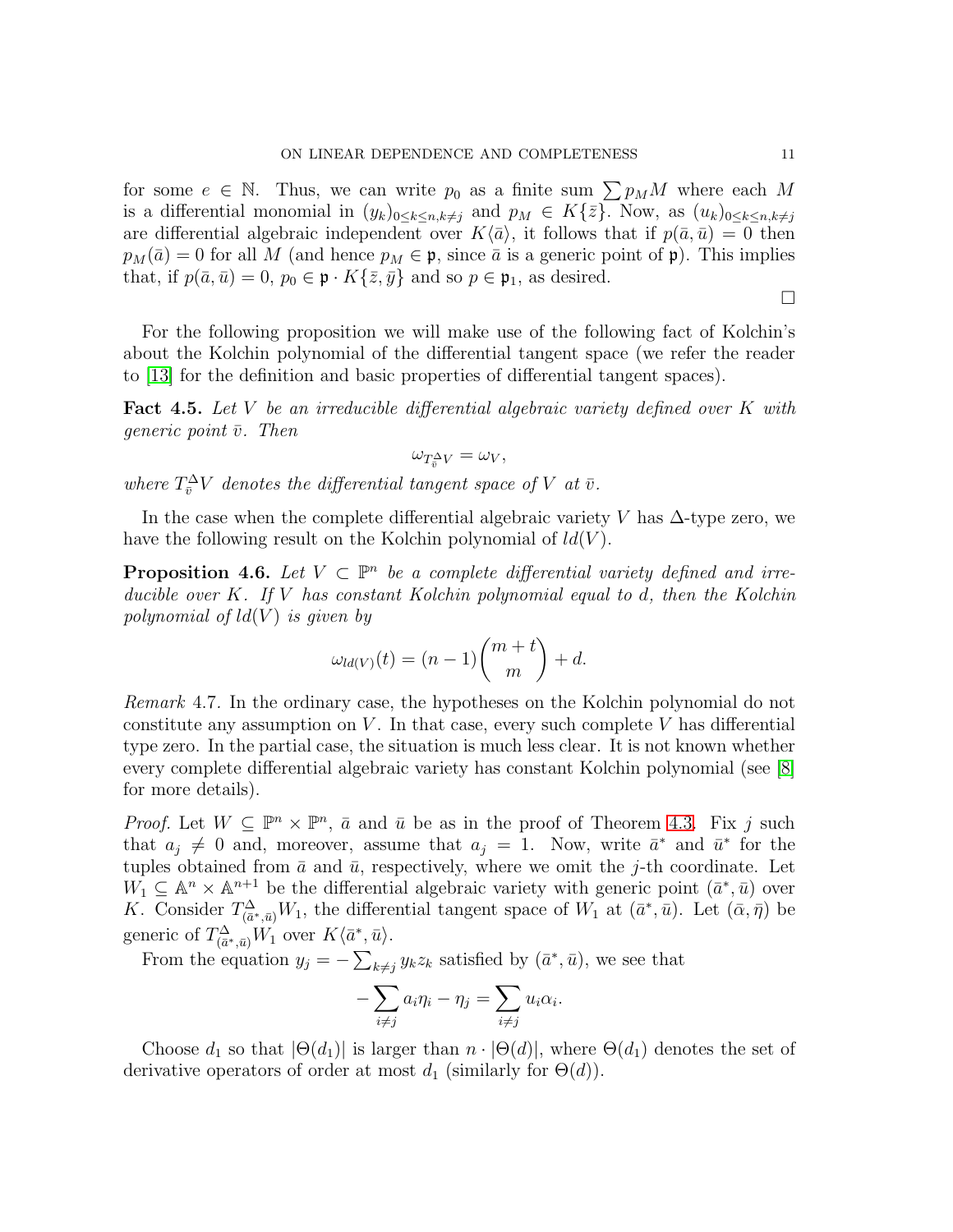For  $\theta \in \Theta(d_1)$ , we have that

$$
\theta\left(-\sum_{i\neq j}a_i\eta_i-\eta_j\right)=\theta\left(\sum_{i\neq j}u_i\alpha_i\right).
$$

In the expression on the right  $\theta\left(\sum_{i\neq j}u_i\alpha_i\right)$ , consider the coefficients of  $\theta\alpha_i$  in terms of  $\theta \bar{u}^*$ , and denote these coefficients by  $f(i, \theta', \theta) \in K\langle \bar{u}^* \rangle$ ; i.e.,  $f(i, \theta', \theta)$  is the coefficient of  $\theta' \alpha_i$  in the equation

$$
\theta\left(-\sum_{i\neq j}a_i\eta_i-\eta_j\right)=\theta\left(\sum_{i\neq j}u_i\alpha_i\right).
$$

We can thus express this equation in the form

$$
\left(\begin{array}{c}\n\theta\left(-\sum_{i\neq j} a_i \eta_i - \eta_j\right)\n\end{array}\right) = F_{\theta}A
$$

where  $F_{\theta}$  is the row vector with entries

$$
(f(i, \theta', \theta))_{i \neq j, \theta' \in \Theta(d)}
$$

and A is the column vector with entries

$$
\left(\begin{array}{c} \theta'\alpha_i \end{array}\right)_{i\neq j,\theta'\in\Theta(d)}.
$$

Note that we only have the vectors  $F_{\theta}$  and A run through  $\theta' \in \Theta(d)$  (instead of all of  $\Theta(d_1)$ ). This is because any derivative of  $\alpha_i$ ,  $i \neq j$ , of order higher than d can be expressed as a linear combination of the elements of the vector A. This latter observation follows from the fact that  $\omega_{\alpha/K\langle \bar{\alpha}^*, \bar{u}\rangle} = d$ , which in turn follows from the facts that  $\alpha$  is a generic point of  $T_{\bar{a}^*}^{\Delta}V$ , our assumptioin on  $\omega_V$ , and Fact [4.5.](#page-10-0)

By the choice of  $d_1$  and  $\bar{u}^*$  (recall that  $\bar{u}^*$  consists of independent differential transcendentals over  $K\langle \bar{a} \rangle$ , there are  $n \cdot |\Theta(d)|$  linearly independent row vectors  $F_{\theta}$ . So, we can see (by inverting the nonsingular matrix which consists of  $n \cdot |\Theta(d)|$  such  $F_{\theta}$ 's as the rows) that all the elements of the vector A belong to  $K\langle \bar{a}^*, \bar{u} \rangle ((\theta \bar{\eta})_{\theta \in \Theta(d_1)})$ . Thus

$$
K\langle \bar{a}^*, \bar{u}\rangle((\theta \bar{\eta})_{\theta \in \Theta(d_1)}) = K\langle \bar{a}^*, \bar{u}, \bar{\alpha}\rangle((\theta \eta_i)_{i \neq j, \theta \in \Theta(d_1)}).
$$

Noting that  $\bar{\eta}^* = (\eta_i)_{i \neq j}$  is a tuple of independent transcendentals over  $K\langle \bar{a}^*, \bar{u} \rangle$  and that  $\bar{\eta}^*$  is ( $\Delta$ -)independent from  $\bar{\alpha}$  over  $K\langle \bar{a}^*, \bar{u} \rangle$ , the above equality means that for all large enough values of  $t$ ,

<span id="page-11-0"></span>
$$
\omega_{\bar{\eta}/K\langle \bar{a}^*, \bar{u}\rangle}(t) = n \binom{m+t}{m} + d.
$$

Finally, since  $\bar{\eta}$  is a generic of the differential tangent space at  $\bar{u}$  of the K-locus of  $\bar{u}$ , Fact [4.5](#page-10-0) implies that

(3) 
$$
\omega_{\bar{u}/K} = n \binom{m+t}{m} + d,
$$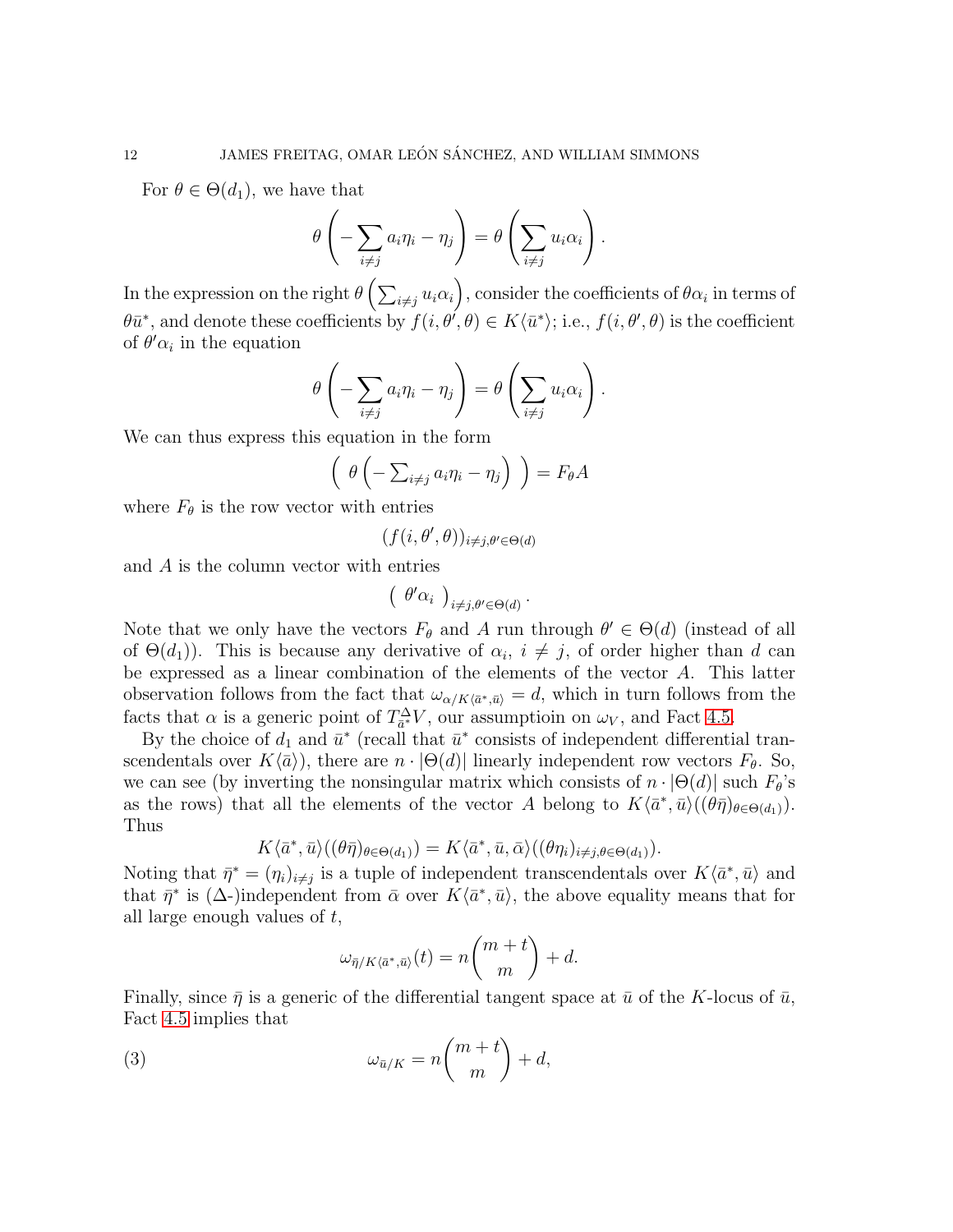and thus by equation [\(2\)](#page-4-1) (in Section [2.1\)](#page-3-0), we get

$$
\omega_{ld(V)} = (n-1) \binom{m+t}{m} + d,
$$
 as desired.

**Corollary 4.8.** Let  $V \subset \mathbb{P}^n$  be a complete differential variety defined and irreducible over K, and suppose we are in the ordinary case (i.e.,  $|\Delta| = 1$ ). If the Kolchin polynomial of V equals d, then there exists a unique (up to a nonzero factor in K) irreducible  $R \in K\{\bar{y}\}\$  of order d such that an element in  $\mathbb{A}^{n+1}$  is linearly independent over V if and only if it is in the general solution of the differential equation  $R(\bar{y}) = 0$ .

*Proof.* Let **p** be the differential (homogeneous) ideal of  $ld(V)$  over K. Then, by equation [\(3\)](#page-11-0) in the proof of Proposition [4.6,](#page-10-1) we get

$$
\omega_{\mathfrak{p}} = n(t+1) + d = (n+1) \binom{t+1}{1} - \binom{t-d+1}{1}.
$$

Thus, by [\[12,](#page-22-5) Chapter IV, §7, Proposition 4], there exists an irreducible  $R \in K\{\bar{y}\}\$  of order d such that  $\mathfrak p$  is precisely the general component of R; in other words, an element in  $\mathbb{A}^{n+1}$  is linearly independent over V if and only if it is in the general solution of the differential equation  $R = 0$ . For uniqueness, let R' be another differential polynomial over K of order d having the same general component as R. Then, by [\[12,](#page-22-5) Chapter IV, §6, Theorem 3(b)], R' is in the general component of R and so  $ord(R') \geq ord(R)$ . By symmetry, R is in the general component of R', and so we get that  $ord(R) = ord(R')$ . Thus R and R' divide each other, as desired.  $\square$ 

We finish this section by discussing how the assertion of Example [4.2](#page-8-1) follows from the results of this section. Let k be a differential subfield of  $K$ .

**Definition 4.9.** Let V be a differential algebraic variety defined over k. We say V is k-large with respect to K if  $V(k) = V(K)$  for some (equivalently for every) K differential closure of K.

One can characterize the notion of largeness in terms of differential subvarieties of V as follows:

**Lemma 4.10.** V is k-large with respect to K if and only if for each differential subvariety W of V defined over K,  $W(k)$  is  $\Delta$ -dense in W.

*Proof.* Suppose  $W(k)$  is  $\Delta$ -dense in W, for each differential algebraic subvariety W of V defined over K. Let  $\bar{a}$  be a K-point of V. Since  $tp(\bar{a}/K)$  is isolated, there is a differential polynomial  $f \in K\{\bar{x}\}\$  such that every differential specialization b of  $\bar{a}$ over K satisfying  $f(\bar{b}) \neq 0$  is a generic differential specialization. Let  $W \subseteq V$  be the differential locus of  $\bar{a}$  over K. By our assumption, there is a k-point b of W such that  $f(\bar{b}) \neq 0$ . Hence,  $\bar{b}$  is a generic differential specialization of  $\bar{a}$  over K, and so  $\bar{a}$  is a k-point.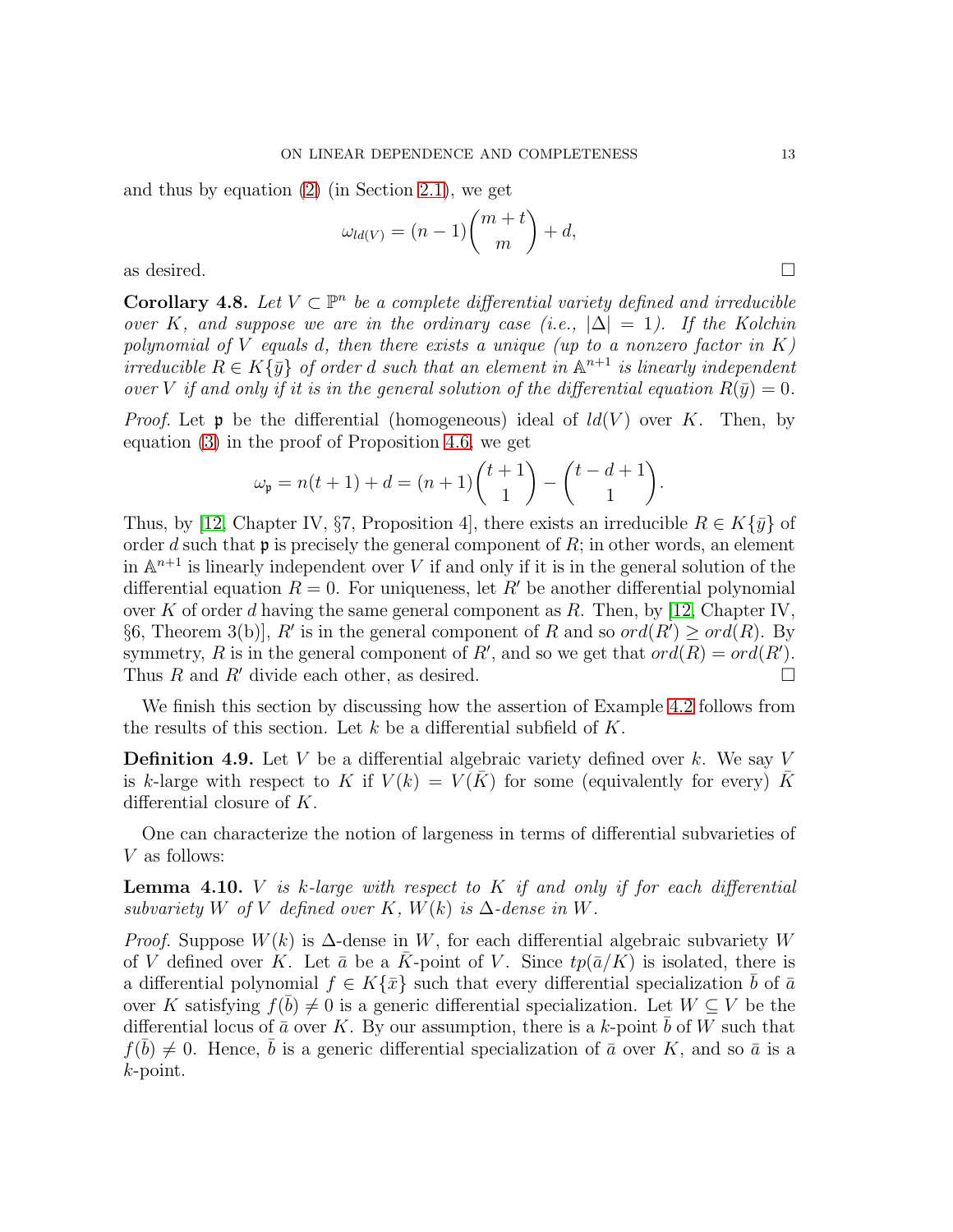The converse is clear since for every differential algebraic variety  $W$ , defined over K,  $W(K)$  is  $\Delta$ -dense in W.

<span id="page-13-1"></span>Remark 4.11. Let V be an (infinite) algebraic variety in the constants defined over  $k$ , and K a differential field extension of k such that  $K^{\Delta} = k^{\Delta}$ . Here  $K^{\Delta}$  and  $k^{\Delta}$  denote the constants of  $K$  and  $k$ , respectively.

- (1) V is k-large with respect to K if and only if  $k^{\Delta}$  is algebraically closed. Indeed, if V is k-large, the image of  $V(k)$  under any of the Zariski-dominant coordinate projections of V is dense in  $\bar{K}^{\Delta}$ . Hence,  $k^{\Delta} = \bar{K}^{\Delta}$ , implying  $k^{\Delta}$  is algebraically closed. Conversely, if  $k^{\Delta}$  is algebraically closed, then  $k^{\Delta} = \bar{K}^{\Delta}$  (since  $k^{\Delta} =$  $K^{\Delta}$ ). Hence,  $V(k^{\Delta}) = V(\bar{K}^{\Delta})$ , but since V is in the constants we get  $V(k) =$  $V(K)$ .
- (2) In the case  $k = \mathbb{C}$  and K is the field of meromorphic in some region of  $\mathbb{C}$ . We have that  $K^{\Delta} = \mathbb{C}$  is algebraically closed, and so V is k-large with respect to K. Hence, in Example [4.2](#page-8-1) the largeness condition of  $V$  is given implicitly.

<span id="page-13-2"></span>**Lemma 4.12.** Let  $V \subset \mathbb{P}^n$  be a complete differential algebraic variety defined over k, and suppose V is k-large with respect to K. Then the K-points of  $\mathbb{P}^n$  that are linearly dependent over V are precisely those that are linearly dependent over  $V(k)$ .

*Proof.* Suppose  $\alpha \in \mathbb{P}^n(K)$  is linearly independent over V. Then, since the models of  $DCF_{0,m}$  are existentially closed, we can find  $v \in V(\overline{K})$ , where  $\overline{K}$  is a differential closure of K, such that  $\sum v_i a_i = 0$  where  $\bar{a}$  is a representative of  $\alpha$ . But, by our largeness assumption,  $V(\overline{K}) = V(k)$ , and thus  $\alpha$  is linearly independent over  $V(k)$ .  $\Box$ 

Putting together Theorem [4.3,](#page-8-2) Remark [4.11,](#page-13-1) and Lemma [4.12,](#page-13-2) we see that if  $V$  is an irreducible algebraic variety in  $\mathbb{P}^n(\mathbb{C})$  and K is a differential field extension of  $\mathbb C$  with no new constants then there is a projective differential algebraic variety defined over  $\mathbb C$ , namely  $ld(V)$ , which only depends on V such that for any tuple  $f = (f_0, f_1, \ldots, f_n)$ from K, f is linearly dependent over V if and only if  $f \in ld(V)$ .

<span id="page-13-0"></span>4.1. Generalized Wronskians. It is well-known that a finite collection of meromorphic functions (on some domain of  $\mathbb{C}$ ) is linearly dependent over  $\mathbb{C}$  if and only if its Wronskian vanishes. Roth [\[24\]](#page-23-4) generalized (and specialized) this fact to rational functions in several variables using a generalized notion of the Wronskian. This was later generalized to the analytic setting [\[2,](#page-22-4) [30\]](#page-23-5). We will see how generalizations of these results are easy consequences of the results in the previous section.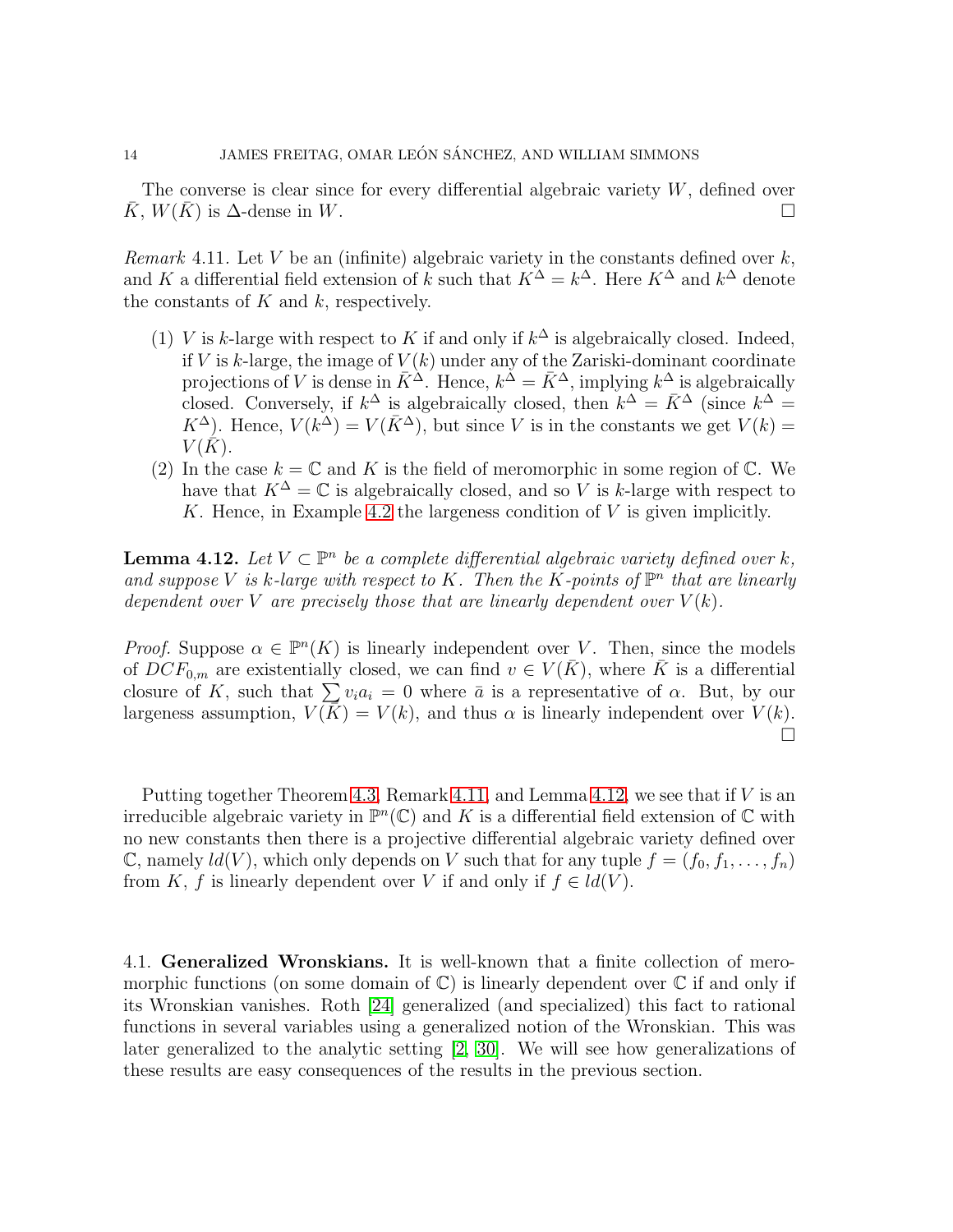Let  $\alpha = (\alpha_1, \ldots, \alpha_m) \in \mathbb{N}^m$ , and  $|\alpha| = \sum \alpha_i$ . Fix the (multi-index) notation  $\delta^{\alpha} = \delta_1^{\alpha_1} \dots \delta_m^{\alpha_m}$ , and  $A = (\alpha^{(0)}, \alpha^{(1)}, \dots, \alpha^{(n)}) \in (\mathbb{N}^m)^{n+1}$ . We call

$$
\mathcal{W}_A := \left|\left( \begin{array}{cccc} \delta^{\alpha^{(0)}}y_0 & \delta^{\alpha^{(0)}}y_1 & \dots & \delta^{\alpha^{(0)}}y_n \\ \delta^{\alpha^{(1)}}y_0 & \delta^{\alpha^{(1)}}y_1 & \dots & \delta^{\alpha^{(1)}}y_n \\ \vdots & \vdots & \ddots & \vdots \\ \delta^{\alpha^{(n)}}y_0 & \delta^{\alpha^{(n)}}y_1 & \dots & \delta^{\alpha^{(n)}}y_n \end{array} \right) \right|
$$

the Wronskian associated to A.

**Theorem 4.13.** If  $V = \mathbb{P}^n(\mathcal{U}^{\Delta})$ , the constant points of  $\mathbb{P}^n$ , then the projective differential variety  $ld(V)$  is equal to the zero set in  $\mathbb{P}^n$  of the collection of generalized Wronskians (i.e., as the tuple A varies in  $(\mathbb{N}^m)^{n+1}$ ).

Remark 4.14. This theorem of the Wronskian is well known, we refer the reader to [\[12,](#page-22-5) Chapter II, §1, Theorem 1] for a standard proof. Since we are not yet restricting ourselves to a subcollection of generalized Wronskians, we present a more direct proof (using the language of this paper).

Proof. The vanishing of the collection of generalized Wronskians is clearly a necessary condition for linear dependence. We now show that it is sufficient. Let  $(f_0, f_1, \ldots, f_n)$ be a tuple in the zero set of the collection of generalized Wronskians. Consider the matrix

$$
M = (\delta^{\alpha} f_i)_{i \le n, \alpha \in \mathbb{N}^m}.
$$

By our assumption, M has rank at most n and so  $V := \ker M \subseteq \mathcal{U}^{n+1}$  is a positive dimensional subspace. We now check that  $V$  is stable under the derivations. Let  $\delta \in \Delta$  and  $v = (v_0, \ldots, v_n) \in V$ , then for any  $\alpha \in \mathbb{N}^m$  we have

$$
\sum_{i=0}^n \delta^\alpha f_i \cdot \delta v_i = \delta \left( \sum_i \delta^\alpha f_i \cdot v_i \right) - \sum_i \delta(\delta^\alpha f_i) \cdot v_i = 0.
$$

So  $\delta v \in V$ . Thus,  $(V, \Delta)$  is a  $\Delta$ -module over U. It is well known that a finite dimensional ∆-module over a differentially closed field has a basis consisting of ∆ constants (this can be deduced from the existence of fundamental matrix of solutions of integrable linear differential equations). Hence, there is  $(c_0, \ldots, c_n) \in V \cap \mathcal{U}^{\Delta}$ , and so, in particular,  $\sum_i$  $c_i f_i = 0.$ 

The following corollaries show why our results are essentially generalizations of [\[2,](#page-22-4) Theorem 2.1], [\[29,](#page-23-9) Theorem 2.1] and [\[30\]](#page-23-5):

**Corollary 4.15.** Let k be a differential subfield of K and  $f_0, \ldots, f_n \in K$ . If  $\mathbb{P}^n(\mathcal{U}^{\Delta})$ is k-large with respect to K, then  $f_0, \ldots, f_n$  are linearly dependent over  $\mathbb{P}^n(k^{\Delta})$  if and only if the collection of generalized Wronskians vanish on  $(f_0, \ldots, f_n)$ .

Since  $\mathbb{P}^n(\mathcal{U}^{\Delta})$  is C-large with respect to any field of meromorphic functions on some domain of  $\mathbb{C}^m$ , we have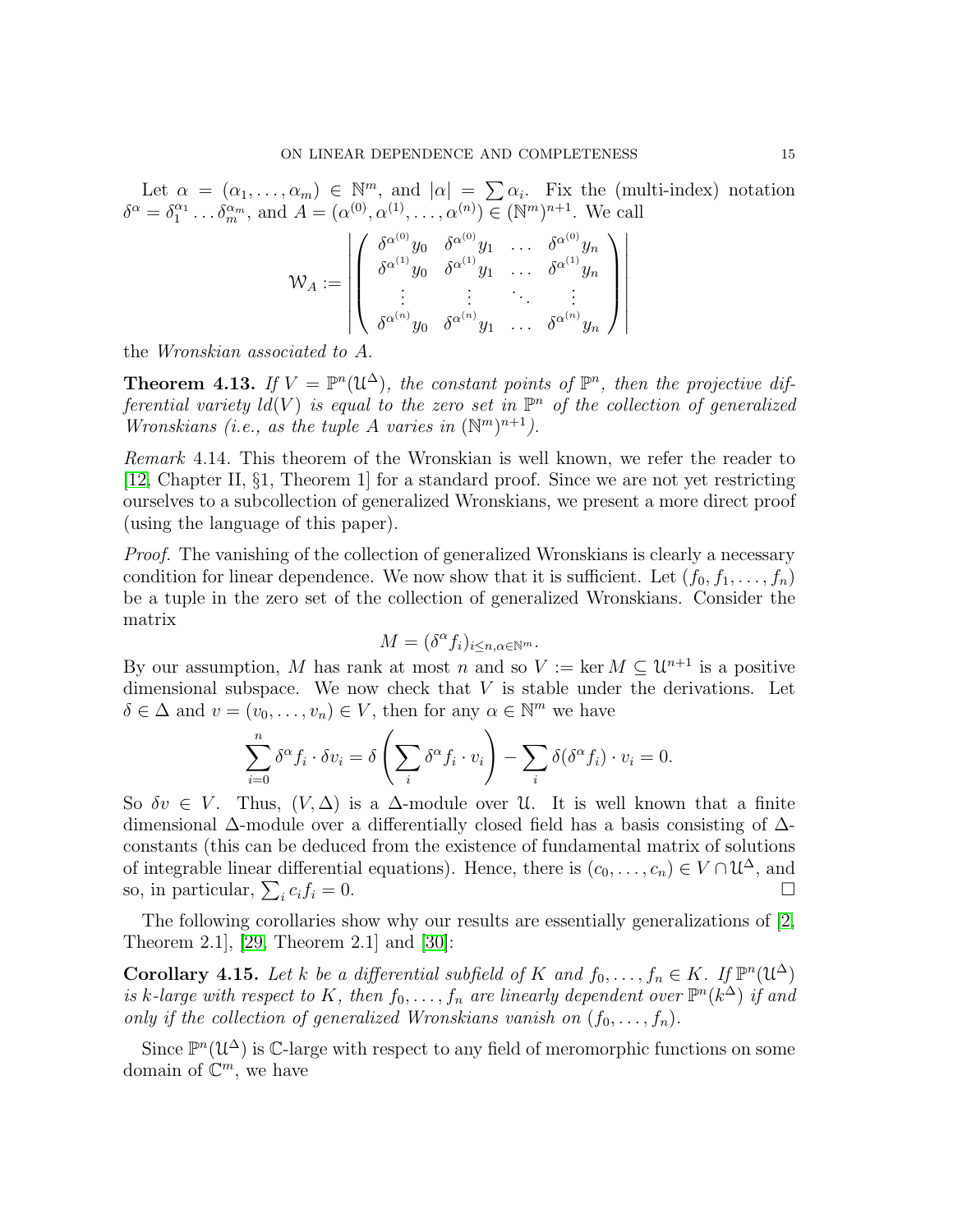Corollary 4.16. The vanishing of the collection of generalized Wronskians is a necessary and sufficient condition for the linear dependence (over  $\mathbb{C}$ ) of a finite collection of meromorphic functions on some domain of  $\mathbb{C}^m$ .

In [\[29\]](#page-23-9), Walker proved that the vanishing of the collection of generalized Wronskians is equivalent to the vanishing of the subcollection of those Wronskians associated to Young-like sets (and this is the least subcollection of Wronskians with this property). A Young-like set A is an element of  $(\mathbb{N}^m)^{n+1}$  with the property that if  $\alpha \in A$  and  $\beta \in \mathbb{N}^m$  are such that  $\beta < \alpha$  in the product order of  $\mathbb{N}^m$ , then  $\beta \in A$ . (When  $m = 2$ , Young-like sets correspond to Young diagrams.)

There are computational advantages to working with Young-like sets, since the full set of generalized Wronskians grows much faster in  $(m, n)$  (where m is the number of derivations and n is the number of functions). Even for small values of  $(m, n)$ the difference is appreciable, see for example [\[29\]](#page-23-9) for specifics on the growth of the collection of Young-like sets.

Using Walker's result, we obtain the following corollary:

Corollary 4.17. If  $V = \mathbb{P}^n(\mathfrak{U}^{\Delta})$ , the constant points of  $\mathbb{P}^n$ , then the projective differential variety  $ld(V)$  is equal to the zero set in  $\mathbb{P}^n$  of the collection of generalized Wronskians associated to Young-like sets. Moreover, this subcollection of Wronskians is the smallest one with this property.

### 5. The catenary problem and related results

<span id="page-15-0"></span>In this section we discuss some conjectural questions around completeness and Kolchin's catenary problem. We also take the opportunity to pose stronger forms of the catenary conjecture for algebraic varieties that seem interesting in their own right. We begin by recalling the catenary problem:

**Problem 5.1.** Given an irreducible differential variety V of dimension  $d > 0$  and an arbitrary point  $p \in V$ , does there exist a long gap chain beginning at p and ending at  $V$ ? By a long gap chain we mean a chain of irreducible differential subvarieties of length  $\omega^m \cdot d$ . The positive answer to this question is called the Kolchin catenary conjecture.

Under stronger assumptions, various authors have established the existence of long gap chains. When  $p \in V$  satisfies certain nonsingularity assumptions, Johnson [\[10\]](#page-22-11) established the existence of the chain of subvarieties of V starting at  $p$ . In [\[22\]](#page-23-10), Rosenfeld proves a slightly weaker statement (also with nonsingularity assumptions) and expresses the opinion that the nonsingularity hypotheses might not be necessary; however, except for special cases, the hypotheses have not been eliminated. See [\[6,](#page-22-12) pages 607-608] for additional details on the history of this problem.

In a different direction, Pong [\[21\]](#page-23-11) answered the problem affirmatively, assuming that  $V$  is an algebraic variety, but assuming nothing about the point  $p$ . Pong's proof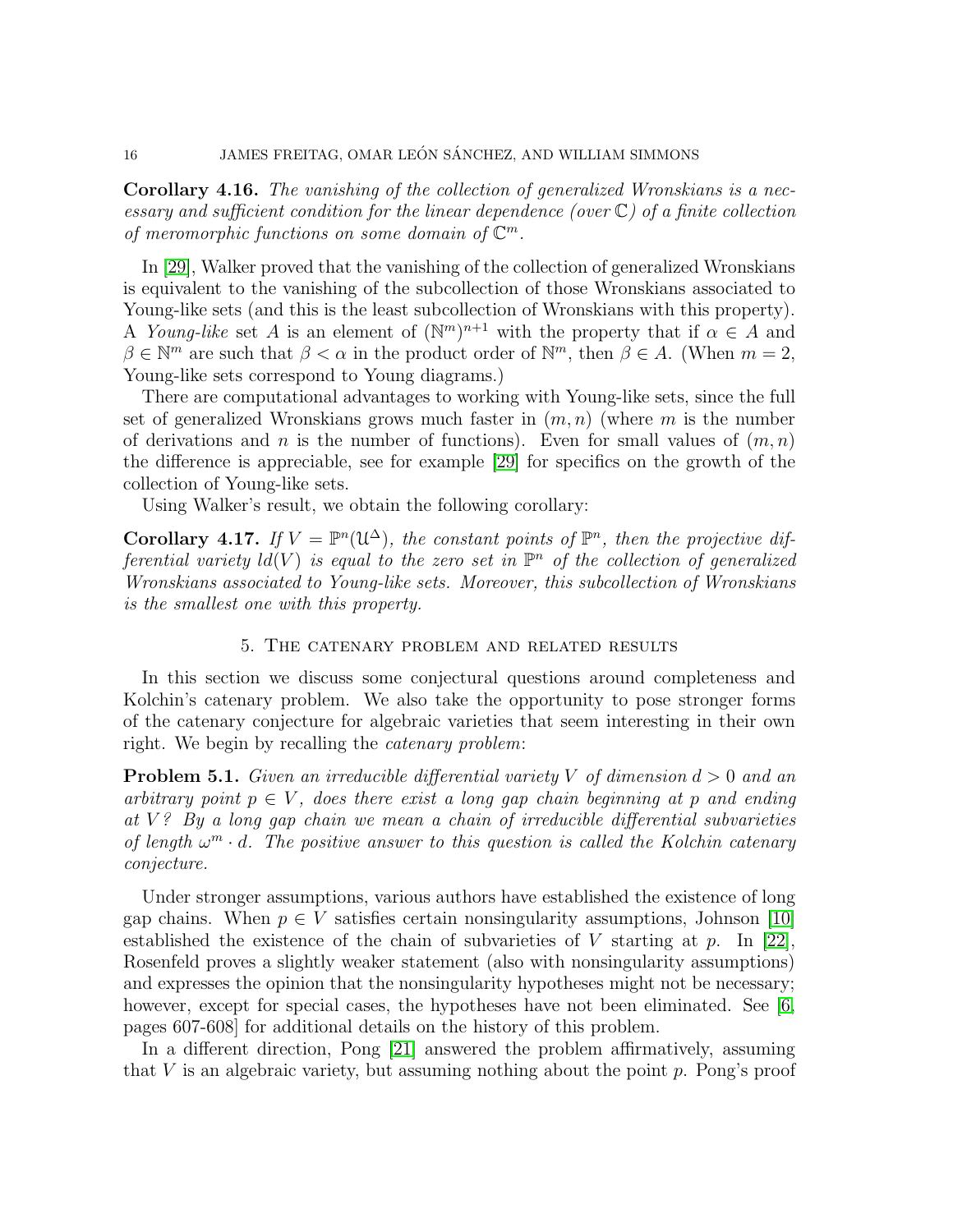invokes resolution of singularities (the "nonsingularity" assumptions of [\[22,](#page-23-10) [10\]](#page-22-11) are not equivalent to the classical notion of a nonsingular point on an algebraic variety). It is worth mentioning that even though Pong works in the ordinary case,  $\Delta = \{\delta\},\$ his approach and results readily generalize to the partial case.

We also have the following weaker form of the catenary conjecture:

<span id="page-16-1"></span>Conjecture 5.2 (Weak Catenary Conjecture). For every positive dimensional irreducible differential variety  $V \subseteq \mathbb{A}^n$  and every zero-dimensional differential subvariety  $W \subseteq V$ , there is a proper irreducible differential subvariety  $V_1$  of V such that  $V_1 \cap W \neq \emptyset$  and  $V_1 \nsubseteq W$ .

This conjecture (although it seems rather innocuous, a proof is not known) is a very easy consequence of the catenary conjecture. Indeed, pick  $p \in W$  and pick a long gap chain starting at p. Then, since the Kolchin polynomials of the sets in the chain are not equal to each other, at some level the irreducible closed sets in the chain can not be contained in the set W.

In Section [3](#page-4-0) we suggested the following

<span id="page-16-0"></span>**Conjecture 5.3.** A  $\Delta$ -closed  $V \subseteq \mathbb{P}^n$  is complete if and only if  $\pi_2 : V \times Y \to Y$  is a ∆-closed map for every quasiprojective zero-dimensional differential variety Y.

Even though we are not able to prove this, we show that it is a consequence of the weak catenary conjecture.

Lemma 5.4. The Weak Catenary Conjecture implies Conjecture [5.3.](#page-16-0)

*Proof.* Towards a contradiction, suppose that  $\pi_2 : V \times Y \to Y$  is a closed map for every zero-dimensional  $Y$ , but  $V$  is not complete. Then, by Proposition [3.10,](#page-7-1) there must be some  $Y$ , a positive dimensional irreducible affine differential variety, and an irreducible closed set  $X \subseteq V \times Y_1$  such that  $\pi_2(X)$  is not closed,  $\pi_2(X)^{cl}$  is positive dimensional, and  $W := \pi_2(X)^{cl} \setminus \pi_2(X)$  is zero-dimensional. We will obtain the desired contradiction by finding a zero-dimensional  $Y'$  which witnesses incompleteness.

Applying (iterating rather) the weak catenary conjecture, we obtain a zero-dimensional and proper irreducible subvariety Y' of  $\pi_2(X)^{cl}$  such that  $Y' \cap W \neq \emptyset$  and  $Y' \nsubseteq W$ . We claim that this Y' witnesses incompleteness. Let  $X' = X \cap (V \times Y')$ . Then we claim that  $\pi_2(X') = \pi_2(X) \cap Y'$  is not closed. Suppose it is, then it would be a proper closed subset of Y'. The fact that  $W \cap Y'$  is also a proper closed subset of Y, would contradict irreduciblity of Y'. Thus,  $\pi_2(X')$  is not closed, and the result follows.  $\Box$ 

Remark 5.5. Note that restricting to specific families of differential varieties V does not necessarily restrict the varieties on which one applies the weak catenary conjecture in the proof of the lemma. Thus, for our method of proof, Conjecture [5.2](#page-16-1) is (a priori) used in full generality.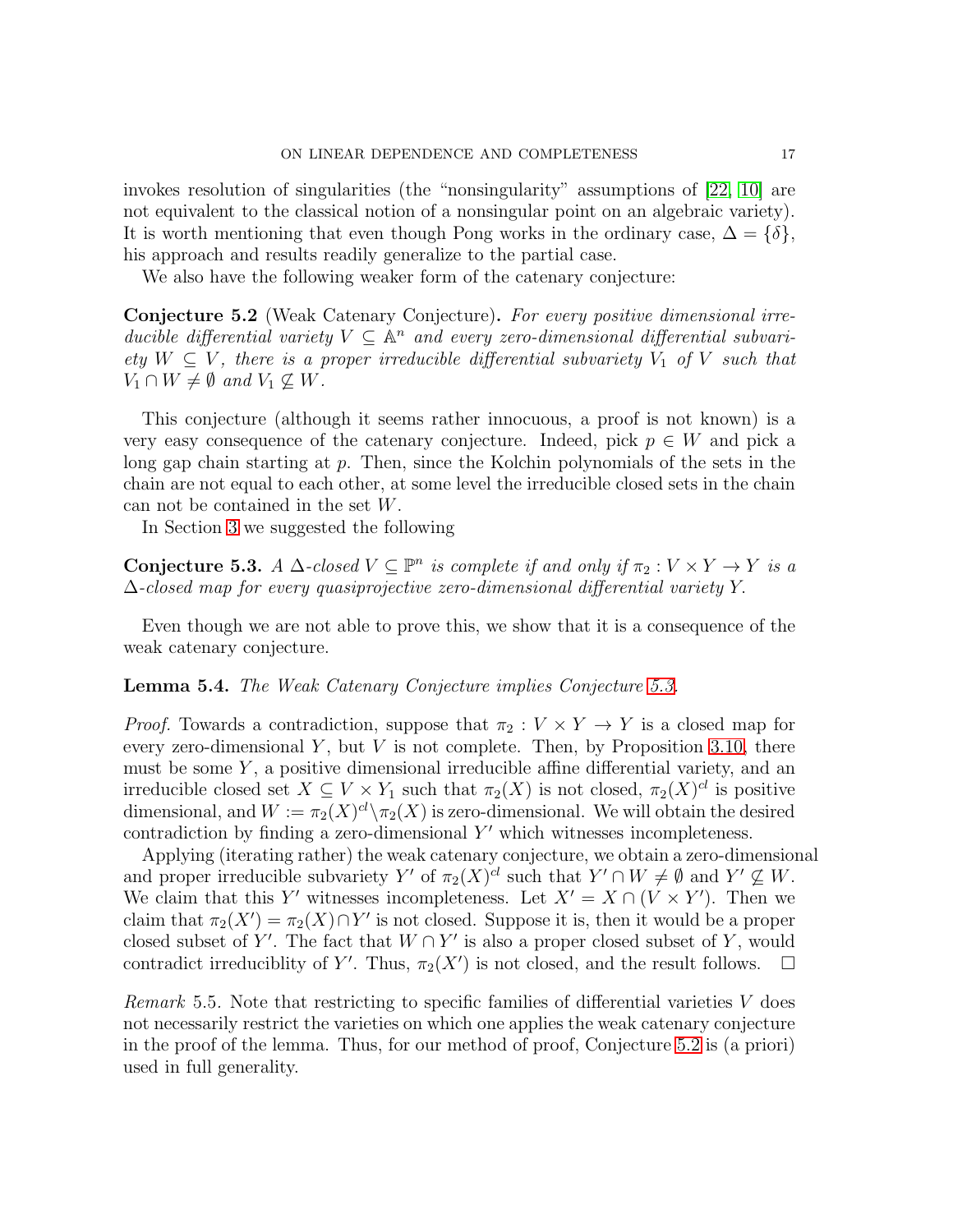5.1. A stronger form of the catenary problem for algebraic varieties. In this section we describe some of the difficulties of the catenary problem for algebraic varieties. As we mentioned already, this case follows from results of Pong [\[21\]](#page-23-11); however, in what follows we propose a different approach to this problem.

A differential ring is called a Keigher ring if the radical of every differential ideal is again a differential ideal. The rings we will be considering will be assumed to be Keigher rings. Note that every Ritt algebra is a Keigher ring (see for instance [\[15,](#page-22-8)  $\S1$ ).

Given  $f : A \to B$  a differential homomorphism of Keigher rings, we have an induced map  $f^*: Spec B \to Spec A$  given by  $f^*(\mathfrak{p}) = f^{-1}(\mathfrak{p})$ . We denote by  $f^*_{\Delta}: Spec^{\Delta}B \to$  $Spec^{\Delta}A$  the restriction of the map  $f^*$  to the differential spectrum. We have the following differential analogs of the going-up and going-down properties:

**Definition 5.6.** Suppose we are given some chain  $\mathfrak{p}_1 \subseteq \ldots \subseteq \mathfrak{p}_n$  with  $\mathfrak{p}_i \in Spec^{\Delta} f(A)$ and any  $\mathfrak{q}_1 \subseteq \ldots \subseteq \mathfrak{q}_m \in Spec^{\Delta}B$  such that for each  $i \leq m$ ,  $\mathfrak{q}_i \cap f(A) = \mathfrak{p}_i$ . We say that f has the *going-up property for differential ideals* if given any such chains  $\mathfrak p$  and q, we may extend the second chain to  $\mathfrak{q}_1 \subseteq \ldots \subseteq \mathfrak{q}_n$  where  $\mathfrak{q}_i \in Spec^{\Delta}B$  such that for each  $i \leq n$ ,  $\mathfrak{q}_i \cap f(A) = \mathfrak{p}_i$ . One can analogously define when f has the *going-down* property for differential ideals.

When  $(A, \Delta) \subseteq (B, \Delta)$  are integral domains, B is integral over A, and A is integrally closed, then the differential embedding  $A \subseteq B$  has the going-down property for differential ideals. Dropping the integrally closed requirement on A, one can still prove the going-up property for differential ideals [\[21,](#page-23-11) Proposition 1.1]. In what follows we will see how these results are consequences of their classical counterparts in commutative algebra.

Let us review some developments of differential algebra which are proved in [\[28\]](#page-23-6). We will prove the results which we need here in order to keep the exposition selfcontained and tailored to our needs. Let  $f : A \rightarrow B$  be a differential homomorphism of Keigher rings. The fundamental idea, which Trushin calls inheritance, is to consider one property of such a map  $f$  considered only as a map of rings and another property of f as a map of differential rings and prove that the properties are equivalent. As we will see, in certain cases, one can reduce the task of proving various differential algebraic facts to proving corresponding algebraic facts.

**Lemma 5.7.** Let  $\mathfrak{p} \subset A$  be a prime differential ideal. The following are equivalent:

- (1)  $p = f^{-1}(f(p)B)$ ,
- $(2)$   $(f^*)^{-1}(\mathfrak{p}) \neq \emptyset$ ,
- (3)  $(f_{\Delta}^*)^{-1}(\mathfrak{p}) \neq \emptyset$ .

*Proof.* (1)  $\Leftrightarrow$  (2) is precisely [\[1,](#page-22-13) Proposition 3.16]. (3)  $\Rightarrow$  (2) is trivial. To show that  $(2) \Rightarrow (3)$ , note that  $(f^*)^{-1}(\mathfrak{p})$  is homeomorphic to  $Spec B_{\mathfrak{p}}/\mathfrak{p}B_{\mathfrak{p}}$ . The fact that the fiber is nonempty means that  $B_{\mathfrak{p}}/\mathfrak{p}B_{\mathfrak{p}}$  is not the zero ring. Since it is a Keigher ring,  $Spec^{\Delta} B_{\mathfrak{p}}/\mathfrak{p}B_{\mathfrak{p}}$  is nonempty (see [\[14\]](#page-22-14)) and naturally homeomorphic to  $(f_{\Delta}^*)^{-1}(\mathfrak{p})$ .  $\Box$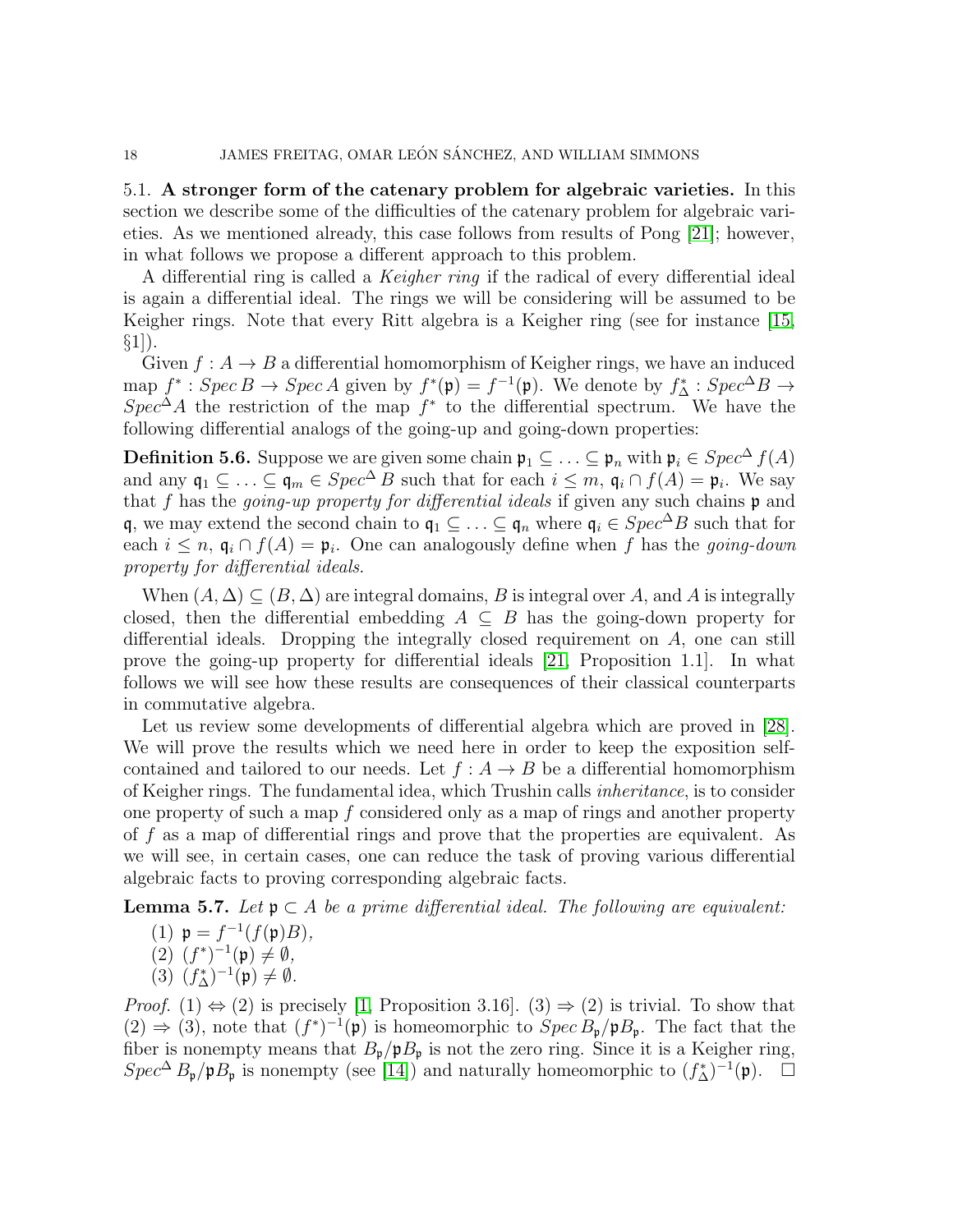The following results are easy applications of the lemma:

### <span id="page-18-0"></span>Corollary 5.8.

- (i) If  $f^*$  is surjective, so is  $f^*_{\Delta}$ .
- (ii) If  $f$  has the going-up property, then  $f$  has the going-up property for differential ideals.
- (iii) If f has the going-down property, then f has the going-down property for differential ideals.

Of course, by applying the previous corrollary to integral extensions with the standard additional hypotheses, we get the desired analogs of the classical going-up and going-down properties (see [\[21\]](#page-23-11) or [\[28\]](#page-23-6), where the results were reproved).

<span id="page-18-1"></span>**Proposition 5.9.** Suppose that A is a Ritt algebra,  $Spec^{\Delta} A$  is Noetherian, B is a finitely generated differential ring over A, and the map  $f : A \rightarrow B$  is the embedding map. Then the following are equivalent.

- $(1)$  f has the going-down property for differential ideals,
- (2)  $f^*_{\Delta}$  is an open map (with respect to the  $\Delta$ -topology).

*Proof.* Let us prove that (2) implies (1). Let  $\mathfrak{q} \in Spec^{\Delta} B$  and let  $\mathfrak{p} = f^{-1}(\mathfrak{q})$ . Since we are interested in differential ideals contained in q, it will be useful to consider the local ring  $B_{\mathfrak{q}}$ , and we note that  $B_{\mathfrak{q}} = \varinjlim_{t \in B \setminus \mathfrak{q}} B_t$ .

By [\[1,](#page-22-13) Exercise 26 of Chapter 3],  $f^*(Spec B_{\mathfrak{q}}) = \bigcap_{t \in B \setminus \mathfrak{q}} f^*(Spec B_t)$ . Now, by Corollary [5.8,](#page-18-0) surjectivity of  $f^*$  implies surjectivity of  $f^*_{\Delta}$ , so

$$
f_{\Delta}^*(Spec^{\Delta} B_{\mathfrak{q}}) = \bigcap_{t \in B \backslash \mathfrak{q}} f_{\Delta}^*(Spec^{\Delta}(B_t)).
$$

Since  $f^*_{\Delta}$  is an open map,  $f^*_{\Delta}(Spec^{\Delta}B_t)$  is an open neighborhood of  $\mathfrak p$  and so it contains  $Spec^{\Delta} A_{\mathfrak{p}}.$ 

We have proved that, for any  $\mathfrak{q} \in Spec^{\Delta} B$ , the induced map  $f_{\Delta}^* : Spec^{\Delta} B_{\mathfrak{q}} \to$  $Spec^{\Delta} A_{\mathfrak{p}}$  is a surjective map, where  $\mathfrak{p} = f^{-1}(\mathfrak{q})$ . Since differential ideals contained in  $\mathfrak p$  correspond to differential ideals in  $A_{\mathfrak p}$ , we have established the going-down property for differential ideals.

Now we prove that (1) implies (2). Take  $\mathfrak{p} \in f_{\Delta}^*(Spec^{\Delta}B_t)$  with  $f_{\Delta}^*(\mathfrak{q}) = \mathfrak{p}$ . Take some irreducible closed subset  $Z \subseteq Spec^{\Delta} A$  for which  $Z \cap f_{\Delta}^*(Spec^{\Delta} B_t)$  is nonempty. Now take some  $\mathfrak{p}_1 \in Spec^{\Delta} A$  with  $\mathfrak{p}_1 \subset \mathfrak{p}$ . By the going-down property for differential ideals,  $\mathfrak{p}_1 = f^*_{\Delta}(\mathfrak{q}_1)$  for some  $\mathfrak{q}_1 \in Spec^{\Delta} B$ . Noting that  $\mathfrak{q}_1$  is in  $Spec^{\Delta} B_t$ , we see that  $f_{\Delta}^*(Spec^{\Delta} B_t) \cap Z$  is dense in Z. Since the set  $f_{\Delta}^*(Spec^{\Delta} B_t)$  is constructible [\[28,](#page-23-6) Statement 11] and thus contains an open subset of its closure,  $Z \cap f_{\Delta}^*(Spec^{\Delta} B_t)$ contains an open subset of Z. This holds for arbitrary Z, so  $f^*_{\Delta}(Spec^{\Delta}B_t)$  is open.  $\Box$ 

In many circumstances the existance of long gap chains can be deduced from the existance of such chains in affine space (which are well known):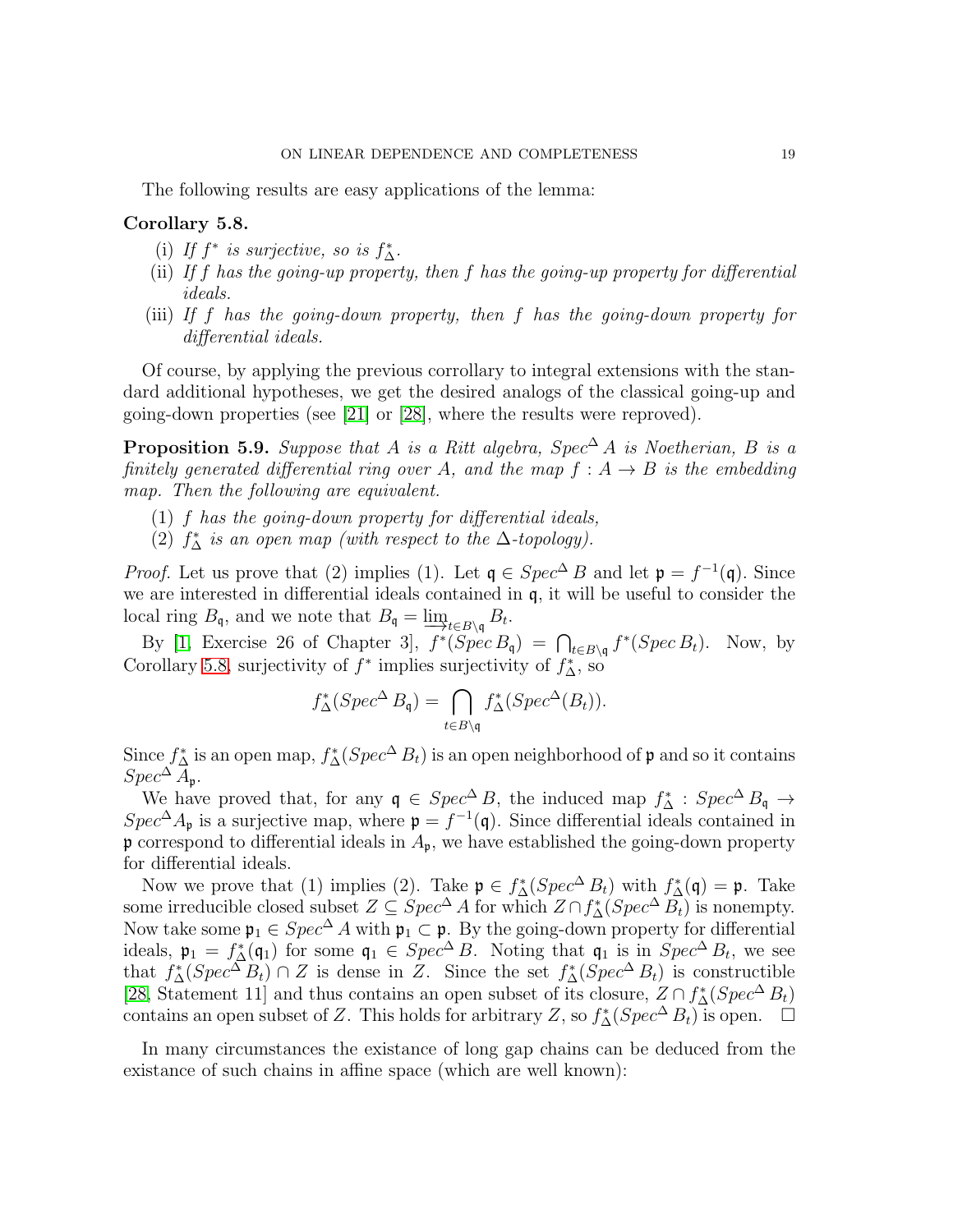<span id="page-19-0"></span>**Fact 5.10.** Let  $p \in \mathbb{A}^d$  be an arbitrary point. Then there is a long gap chain defined over  $\mathbb Q$  starting at p and ending at  $\mathbb A^d$ .

The following is a specific example which establishes the previous fact. Moreover, this example produces a family of differential algebraic subgroups of the additive group such that for every  $\alpha < \omega^m$  there is an element in the family whose Lascar rank is "close" to  $\alpha$ .

**Example 5.11.** We produce a family  $\{G_r : r \in n \times \mathbb{N}^m\}$  of differential algebraic subgroups of the additive group  $(\mathbb{A}^n, +)$  with the following properties. For every  $r = (i, r_1, \ldots, r_m) \in n \times \mathbb{N}^m$ ,

$$
\omega^m i + \sum_{j=k}^m \omega^{m-j} r_j \le U(G_r) < \omega^m i + \omega^{m-k}(r_k + 1)
$$

where k is the smallest such that  $r_k > 0$ , and if  $r, s \in n \times \mathbb{N}^m$  are such that  $r < s$ , in the lexicographical order, then the containment  $G_r \subset G_s$  is strict. Here  $U(G_r)$ denotes the Lascar rank of  $G_r$ . We refer the reader to [\[15\]](#page-22-8) for definitions and basic properties of this model-theoretic rank.

For  $r = (i, r_1, \ldots, r_m) \in n \times \mathbb{N}^m$ , let  $G_r$  be defined by the homogeneous system of linear differential equations in the  $\Delta$ -indeterminates  $x_0, \ldots, x_{n-1}$ ,

$$
\begin{cases}\n\delta_1^{r_1+1}x_i = 0, \\
\delta_2^{r_2+1}\delta_1^{r_1}x_i = 0, \\
\vdots \\
\delta_{m-1}^{r_{m-1}+1}\delta_{m-2}^{r_{m_2}}\cdots\delta_1^{r_1}x_i = 0, \\
\delta_m^{r_m}\delta_{m-1}^{r_{m-1}}\cdots\delta_1^{r_1}x_i = 0,\n\end{cases}
$$

together with

$$
x_{i+1} = 0, \cdots, x_{n-1} = 0.
$$

Note that if  $r, s \in n \times \mathbb{N}^m$  are such that  $r < s$ , then  $G_r \subset G_s$  is strict. We first show that

$$
U(G_r) \ge \omega^m i + \sum_{j=1}^m \omega^{m-j} r_j.
$$

We prove this by transfinite induction on  $r = (i, r_1, ..., r_m)$  in the lexicographical order. The base case holds trivially. Suppose first that  $r_m \neq 0$  (i.e., the succesor ordinal case). Consider the (definable) group homomorphism  $f:(G_r,+) \to (G_r,+)$ given by  $f(x_i) = \delta_m^{r_m-1} x_i$ . Then the generic type of the generic fibre of f is a forking extension of the generic type of  $G_r$ . Since f is a definable group homomorphism, the Lascar rank of the generic fibre is the same as the Lascar rank of  $\text{Ker}(f) = G_{r'}$ , where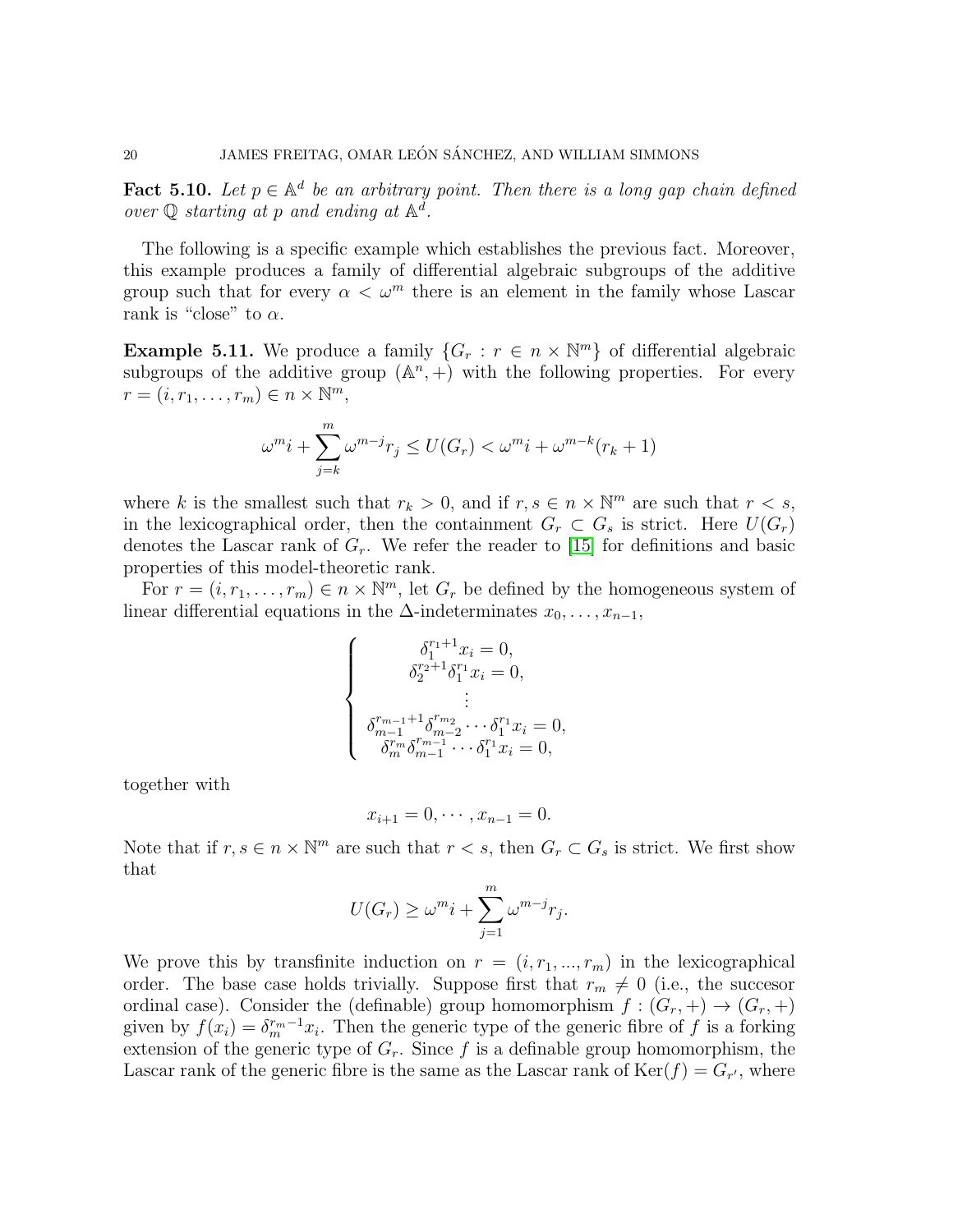$r' = (i, r_1, \ldots, r_{m-1}, r_m - 1)$ . By induction,

$$
U(G_{r'}) \ge \omega^m i + \sum_{j=1}^{m-1} \omega^{m-j} r_j + (r_m - 1).
$$

Hence,

$$
U(G_r) \ge \omega^m i + \sum_{j=1}^m \omega^{m-j} r_j.
$$

Now suppose  $r_m = 0$  (i.e., the limit ordinal case). Suppose there is k such that  $r_k \neq 0$  and that k is the largest such. Let  $\ell \in \omega$  and  $r' = (i, r_1, \ldots, r_k - 1, \ell, 0, \ldots, 0)$ . Then  $G_{r'} \subset G_r$  and, by induction,

$$
U(G_{r'}) \ge \omega^m i + \sum_{j=1}^{k-1} \omega^{m-j} r_j + \omega^{m-k} (r_k - 1) + \omega^{m-k-1} \ell.
$$

Since  $\ell$  was arbitrary,

$$
U(G_r) \ge \omega^m i + \sum_{j=1}^k \omega^{m-j} r_j.
$$

Finally suppose that all the  $r_k$ 's are zero and that  $i > 0$ . Let  $\ell \in \omega$  and  $r' =$  $(i-1,\ell,0,\ldots,0)$ . Then again  $G_{r'} \subseteq G_r$  and, by induction,

$$
U(G_{r'}) \ge \omega^m(i-1) + \omega^{m-1}\ell.
$$

Since  $\ell$  was arbitrary,

$$
U(G_r) \ge \omega^m i.
$$

This completes the induction.

Let k be the smallest such that  $r_k > 0$  and let  $tp(a_0, \ldots, a_{\ell-1}/K)$  be the generic type of  $G_r$ . We now show that if  $i = 0$ , then  $\Delta$ -type $(G_r) = m - k$  and  $\Delta$ -dim $(G_r) =$  $r_k$  (here  $\Delta$ -dim denotes the typical  $\Delta$ -dimension, see Chapter II of [\[12\]](#page-22-5)). As  $i =$  $r_1 = \cdots = r_{k-1} = 0$ , we have  $a_1 = \cdots = a_{n-1} = 0$  and  $\delta_1 a_0 = 0, \ldots, \delta_{k-1} a_0 = 0$ 0,  $\delta_k^{r_k+1} a_0 = 0$  and  $\delta_k^{r_k}$  $k_k^{r_k}$  a<sub>0</sub> is  $\Delta_k$ -algebraic over K where  $\Delta_k = {\delta_{k+1}, \ldots, \delta_m}$ . It suffices to show that  $a_0, \delta_k a_0, \ldots, \delta_k^{r_k-1} a_0$  are  $\Delta_k$ -algebraically independent over K. Let f be a nonzero  $\Delta_k$ -polynomial over K in the variables  $x_0, \ldots, x_{r_k-1}$ , and let  $g(x) = f(x, \delta_k x, \dots, \delta_k^{r_k-1} x) \in K\{x\}.$  Then g is a nonzero  $\Delta$ -polynomial over K reduced with respect to the defining  $\Delta$ -ideal of  $G_r$  over K. Thus, as a is a generic point of  $G_r$  over  $K$ ,

$$
0 \neq g(a) = f(a, \delta_k a, \dots, \delta_k^{r_k - 1} a),
$$

as desired. Applying this, together with McGrail' s [\[16\]](#page-23-7) upper bounds for Lascar rank, we get

$$
U(G_r) < \omega^{m-k}(r_k+1).
$$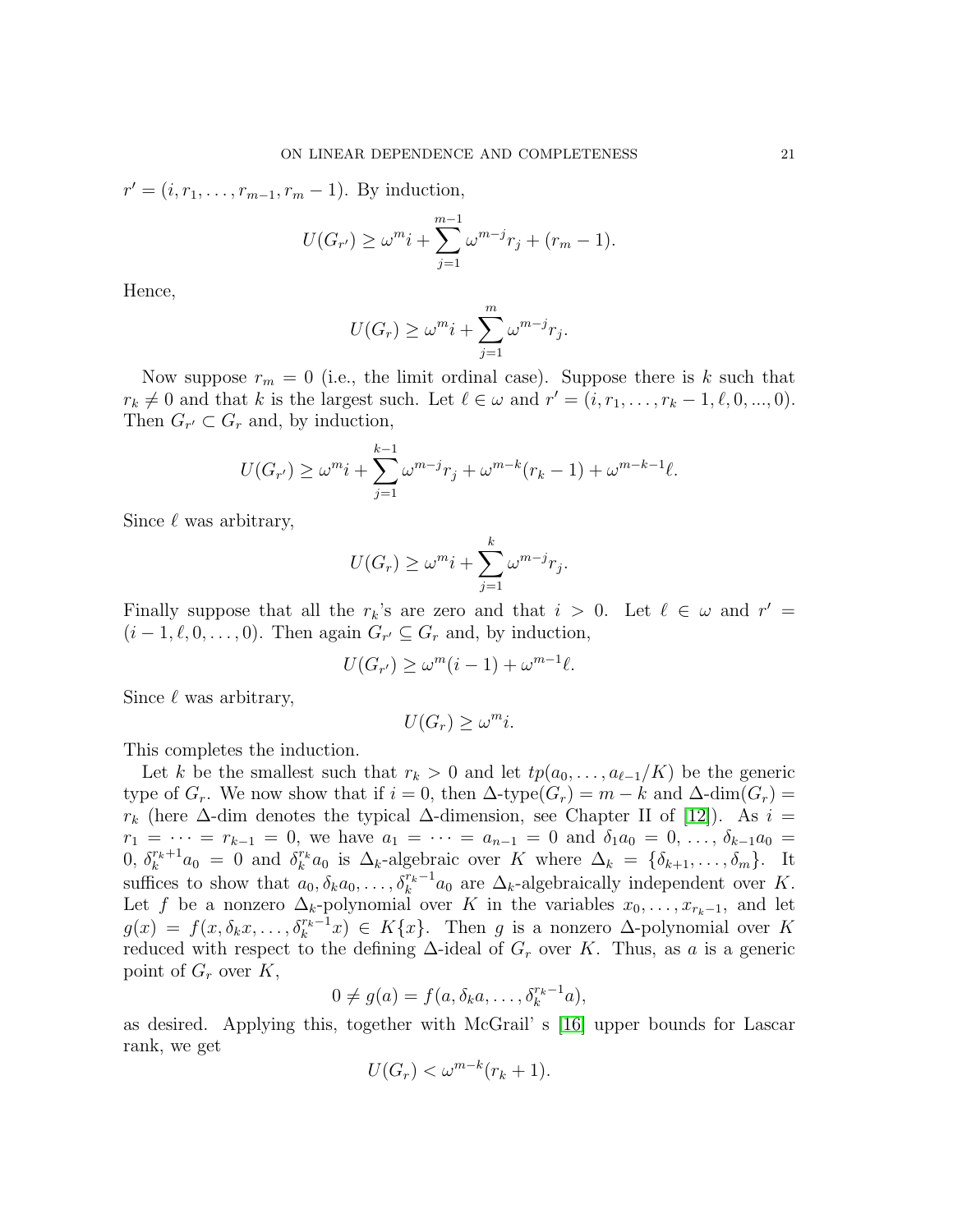For arbitrary *i*, the above results show that  $U(a_j/K) = \omega^m$  for  $j < i$ , and  $U(a_i/K)$  $\omega^{m-k}(r_k+1)$  and  $U(a_j/K)=0$  for  $j>i$ . Applying Lascar's inequality we get:

$$
U(G_r) \le U(a_0/K) \oplus \cdots \oplus U(a_{n-1}/K) < \omega^m i + \omega^{m-k}(r_k+1),
$$

where  $\oplus$  denotes the Cantor sum of ordinals. This proves the other inequality.

<span id="page-21-0"></span>Remark 5.12. We now echo some remarks from [\[21\]](#page-23-11):

- (1) The catenary problem is essentially local; i.e, if you can find an ascending chain of irreducible differential subvarieties of an open set, then taking their closures results in an ascending chain in the given irreducible differential variety.
- (2) As Pong [\[21,](#page-23-11) page 759] points out, truncated versions of the differential coordinate rings of singular algebraic varieties do not satisfy the hypotheses of the classical going-down or going-up theorems with respect the ring embedding given by Noether normalization. (In [\[21\]](#page-23-11), this difficulty is avoided using resolution of singularities.)

In light of Theorem [5.9,](#page-18-1) Fact [5.10](#page-19-0) and Remark [5.12\(](#page-21-0)1), one can see that the following question is a stronger version of the Kolchin catenary problem for algebraic varieties:

<span id="page-21-1"></span>**Question 5.13.** Let  $f: V \to \mathbb{A}^d$ , where  $d = \dim V$ , be a finite open map of irreducible affine algebraic varieties. Then, if  $f_{\Delta}$  denotes f when regarded as a map of differential algebraic varieties, is  $f_\Delta$  an open map?

In the next question, we will use the terminology of  $[17]$ . When V is an algebraic variety, we let  $V_{\infty}$  denote the inverse image of the prolongation spaces  $\lim_{n \to \infty} \tau_n(V)$ with respect to the appropriate finite free algebra corresponding to  $\Delta$  [\[17,](#page-23-12) Example 2.4. When  $f: V \to W$  is a map of varieties, there is a naturally induced map  $f_{\infty}: V_{\infty} \to W_{\infty}$ . The following question would yield, by quantifier elimination and Theorem [5.9,](#page-18-1) a positive answer to Question [5.13:](#page-21-1)

**Question 5.14.** Let  $f: V \to \mathbb{A}^d$ , where  $d = \dim V$ , be a finite open map of irreducible affine algebraic varieties. Let  $f_{\infty}: V_{\infty} \to \mathbb{A}_{\infty}^d$  be the induced map on their prolongation spaces. Is  $f_{\infty}$  an open map?

We do not know the answers to either of these questions in general; however, there is some evidence for the first one. We observe that at least, in the context of Question [5.13,](#page-21-1) the image of every  $\Delta$ -open set contains a  $\Delta$ -open set. Let f and  $f_{\Delta}$  be as in Question [5.13,](#page-21-1) and let U be a  $\Delta$ -open subset of V. Then, the Lascar rank of U is  $\omega^m \cdot d$  (where  $d = \dim V$ ). It follows, from Lascar inequalities and the fact that  $f_{\Delta}$ has finite fibres, that  $f_∆(U)$  has Lascar rank  $\omega^m \cdot d$ . By quantifier elimination,  $f_∆(U)$ is constructible and so it must contain a  $\Delta$ -open set.

The second question does not appear to be answered in the literature on arc spaces, which is pertinent under the additional assumption that the variety  $V$  is defined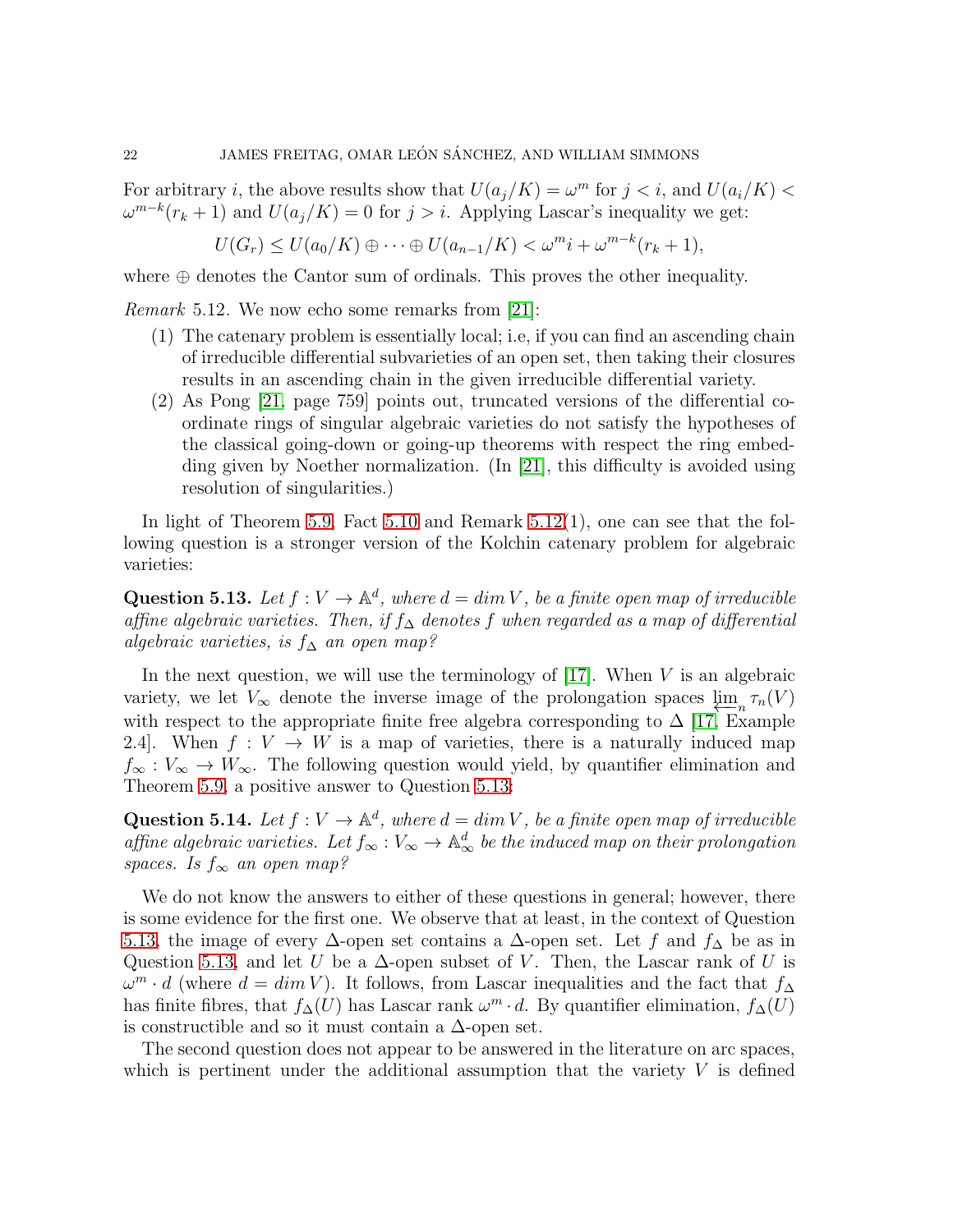over the constants. The question can not be obviously answered by restricting ones attention to the finite level prolongation spaces even in the ordinary differential case for varieties defined over the constants (i.e., the case of arc spaces used in algebraic geometry). For instance, let C be a curve and take  $f: C \to \mathbb{A}^1$  to be the finite open map given by Noether normalization. The induced map of tangent bundles of a cuspidal curve  $Tf:TC \to \mathbb{A}^2$  is not an open map; the extra component of the tangent bundle over the cusp gets mapped to a single point in  $\mathbb{A}^2$ .

Remark 5.15. Pong's solution [\[21\]](#page-23-11) to the Kolchin catenary problem for algebraic varieties avoids the stronger forms we have given here. Instead of asking about the general going-down property (for differential ideals) for the map coming from Noether normalization, Pong uses resolution of singularities to reduce the question to smooth varieties.

### **REFERENCES**

- <span id="page-22-13"></span><span id="page-22-4"></span>[1] Michael Atiyah and Ian MacDonald. Introduction to Commutative Algebra. Westview Press, 1994.
- [2] Carlos Berenstein, Der-Chen Chang, and Bao Qin Li. A note on wronskians and linear dependence of entire functions in. Complex Variables, Theory and Application: An International Journal, 24(1-2):131–144, 1994.
- <span id="page-22-1"></span>[3] Peter Blum. Complete models of differential fields. Transactions of the American Mathematical Society, 137:309–325, 1969.
- <span id="page-22-2"></span>[4] Peter Blum. Differential specializations. Proceedings of the American Mathematical Society, 24 (3):471–474, 1970.
- <span id="page-22-12"></span><span id="page-22-6"></span>[5] A. Buium. Differential algebraic groups of finite dimension. Lecture Notes in Math., 1506, Springer-Verlag, 1992.
- [6] Alexander Buium and Phyllis Cassidy. Differential algebraic geometry and differential algebraic groups. Selected Works of Ellis Kolchin with Commentary, Bass, Buium, Cassidy, eds., American Mathematical Society, 1999.
- <span id="page-22-7"></span><span id="page-22-3"></span>[7] Alexandru Buium. Differential function fields and moduli of algebraic varieties. Springer-Verlag, 1986.
- [8] James Freitag. Completeness in partial differential algebraic geometry. Under Review, Journal of Algebra, http://arxiv.org/abs/1106.0703, 2011.
- <span id="page-22-9"></span>[9] James Freitag. Bertini theorems for differential algebraic geometry. Under Review, Journal für die reine und angewandte Mathematik, http://arxiv.org/abs/1211.0972, 2012.
- <span id="page-22-11"></span>[10] Joseph Johnson. A notion of krull dimension for differential rings. Commentarii Mathematici Helvetici, 44(1):207–216, 1969.
- <span id="page-22-0"></span>[11] Ellis Kolchin. Differential equations in a projective space and linear dependence over a projective variety. Contributions to analysis (A collection of papers dedicated to Lipman Bers, pages 195– 214, 1974.
- <span id="page-22-10"></span><span id="page-22-5"></span>[12] Ellis R. Kolchin. Differential Algebra and Algebraic Groups. Academic Press, New York, 1976.
- <span id="page-22-14"></span>[13] Ellis R. Kolchin. Differential Algebraic Groups. Academic Press, New York, 1984.
- [14] Jerald J. Kovacic. Differential schemes. In Differential Algebra and Related Topics, pages 71–94. World Science Publishing, 2002.
- <span id="page-22-8"></span>[15] David Marker, Margit Messmer, and Anand Pillay. Model theory of fields. A. K. Peters/CRC Press, 2005.